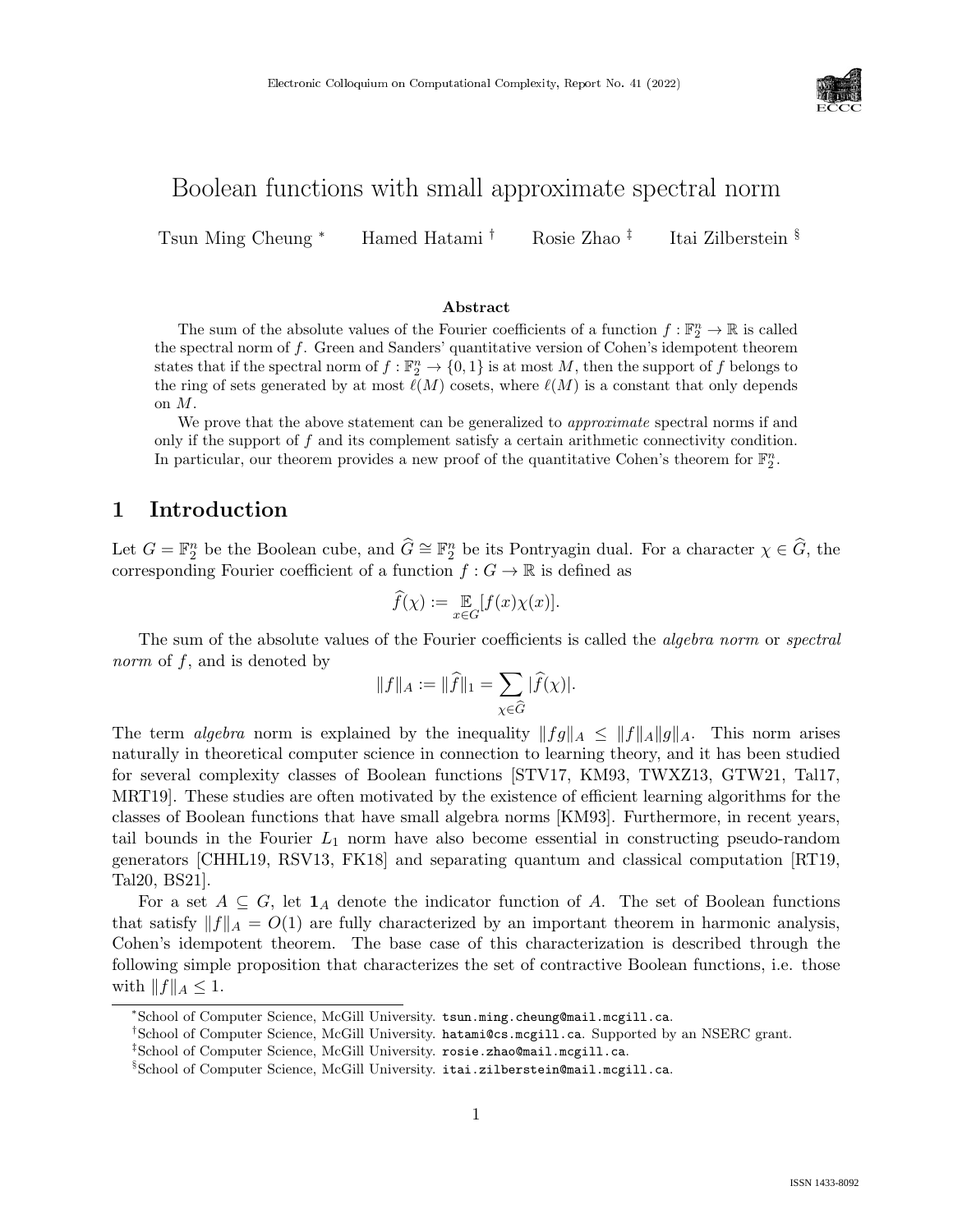**Proposition 1** (Folklore, see [\[GS08a,](#page-19-0) Proposition 1.2]). A nonempty set  $A \subseteq G$  satisfies  $||A||_A \leq 1$ if and only if A is a coset of a subgroup of G, in which case  $\|\mathbf{1}_A\|_A = 1$ .

It is possible to apply set operations to cosets and construct more sophisticated Boolean functions with algebra norm  $O(1)$ . Recall that a *ring of sets* on G is a subset of  $\mathcal{P}(G)$  that includes G, and is closed under complements and (finite) intersections and (finite) unions. We say  $A \subseteq G$  has coset complexity at most  $\ell$  if it belongs to the ring of sets generated by at most  $\ell$  cosets.

It is straightforward to show that if A has coset complexity at most  $\ell$ , then  $||\mathbf{1}_A||_A \leq 3^{\ell}$  (see [Lemma 1\)](#page-6-0). The quantitative version of Cohen's idempotent theorem states that the converse is essentially true.

<span id="page-1-0"></span>**Theorem 1** (Quantitative Cohen's theorem for  $\mathbb{F}_2^n$  [\[Coh60,](#page-19-1) [GS08a\]](#page-19-0)). If  $A \subseteq G$  satisfies  $\|\mathbf{1}_A\|_A \leq$ M, then A belongs to the ring of sets generated by at most  $\ell$  cosets where  $\ell = \ell(M)$  depends only on M.

The term "idempotent" essentially refers to the assumption that  $f = 1_A$  is Boolean, which is equivalent to  $f^2 = f$ . We should remark that Cohen's original theorem [\[Coh60\]](#page-19-1) is concerned with locally compact Abelian groups of infinite size. The quantitative version of the theorem, which is also applicable to finite groups, is due to Green and Sanders [\[GS08b,](#page-19-2) [GS08a\]](#page-19-0). We will discuss this in more detail in [Section 1.1.](#page-3-0)

Approximate algebra norm: Our goal is to extend [Theorem 1](#page-1-0) to the set of Boolean functions with small approximate algebra norms. For any error parameter  $\epsilon > 0$ , the  $\epsilon$ -approximate algebra *norm* of  $f : G \to \mathbb{R}$  is defined as

$$
||f||_{A,\epsilon} := \inf{||g||_A : ||f-g||_{\infty} \leq \epsilon}.
$$

We remind the reader that despite what the notation might suggest,  $\|\cdot\|_{A,\epsilon}$  is not a norm. We will always assume  $\epsilon \in [0, \frac{1}{2}]$  $(\frac{1}{2})$  as for Boolean functions, the range  $\epsilon \geq \frac{1}{2}$  $\frac{1}{2}$  is trivial and uninteresting.

Approximate norms, in general, are important in the theory of computation as they capture various notions of randomized query and communication complexity. For example, approximate algebra norms are closely related to the notions of randomized parity decision tree complexity and the randomized communication complexity of the so-called  $XOR$ -lifts<sup>[1](#page-1-1)</sup>. More precisely, the gaps between these parameters are at most exponential, with no dependencies on the dimension  $n$ . We refer the reader to [\[STV17,](#page-20-0) [KLMY21,](#page-19-3) [HHH21\]](#page-19-4) for more details.

Boolean functions that have small approximate algebra norms have been studied by Méla  $[M\&2]$ and Host, Méla, and Parreau [\[HMP86\]](#page-19-6) under the concept of  $\epsilon$ -quasi-idempotents. Méla proved in [M82] (see also [\[GS08a,](#page-19-0) Proposition 7.1]) that the assertion of Cohen's idempotent theorem remains true under the weaker assumption that  $||\mathbf{1}_A||_{A,\epsilon} \leq M$  provided that  $M \leq c |\log \epsilon|$  where c is a universal constant, and the logarithm, here and throughout the paper, is in base 2.

On the other hand, Hamming balls of radius 1 show that the requirement  $M \leq c |\log \epsilon|$  for some universal constant c is necessary as for  $B_k = \{x \in \{0,1\}^k : \sum_{i=1}^k x_i \leq 1\}$  and  $0 < \epsilon < \frac{1}{2}$ , we have (see [Lemma 3\)](#page-8-0) √

$$
\|\mathbf{1}_{B_k}\|_A \ge \frac{\sqrt{k}}{2} \quad \text{and} \quad \|\mathbf{1}_{B_k}\|_{A,\epsilon} \le 5|\log \epsilon|.
$$

<span id="page-1-1"></span><sup>&</sup>lt;sup>1</sup>The xor-lift of a function  $f: \mathbb{F}_2^n \to \mathbb{R}$  is the function  $f^{\oplus}: \mathbb{F}_2^n \times \mathbb{F}_2^n \to \mathbb{R}$  defined as  $(x, y) \mapsto f(x + y)$ .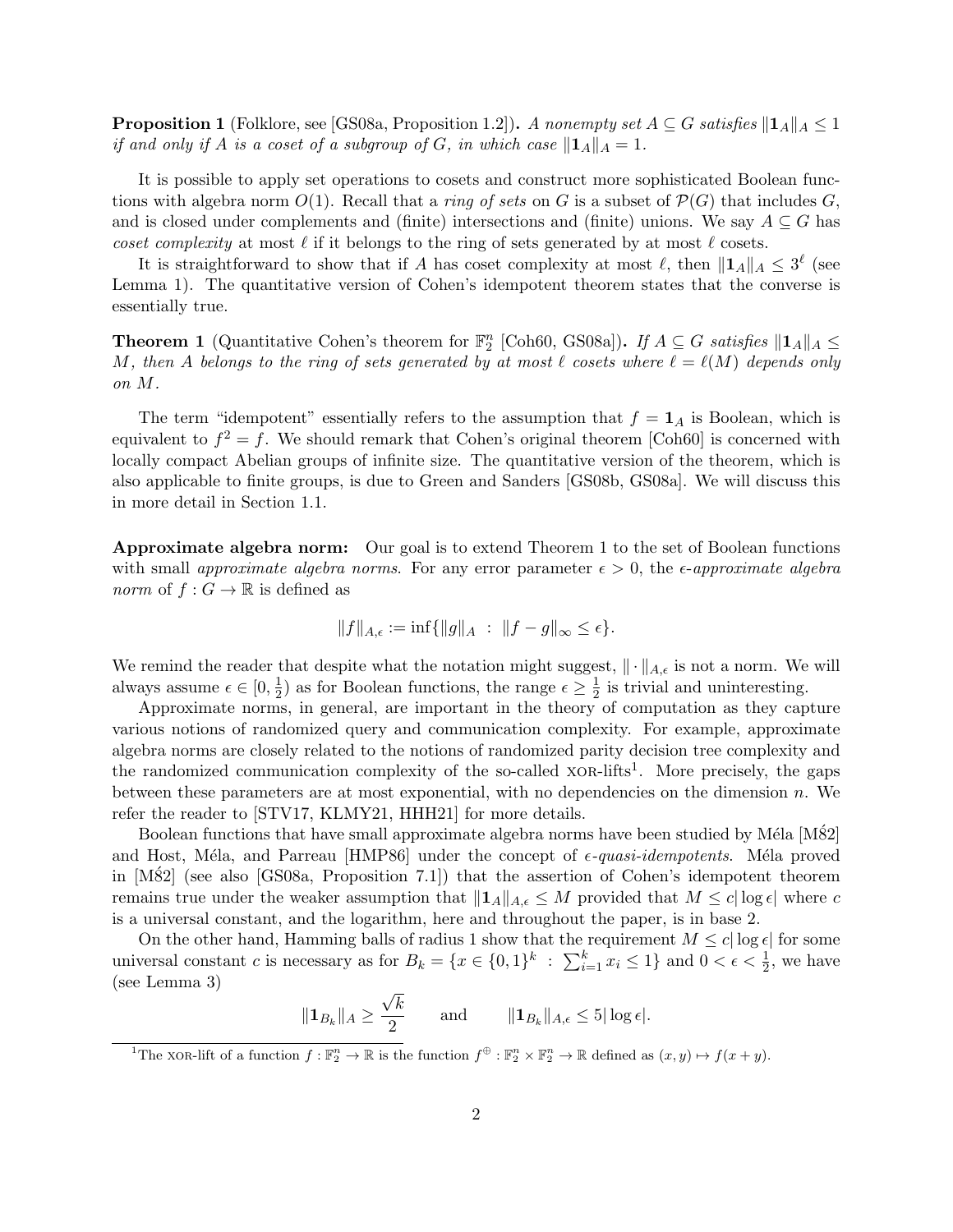These bounds show that the functions  $\mathbf{1}_{B_k}$  can have arbitrarily large coset complexity, while their approximate algebra norm is uniformly bounded by a constant that depends only on  $\epsilon$ . Therefore, any potential extension of Cohen's theorem to approximate algebra norm needs to overrule the possibility of containing "affine copies" of arbitrarily large  $\mathbf{1}_{B_k}$ . This is achieved through the notion of affine connectivity.

<span id="page-2-0"></span>**Definition 1** (Affine connectivity). We say that a set  $A \subseteq G$  is k-affine connected if  $a_0, a_0 +$  $a_1, \ldots, a_0 + a_k \in A$  implies that at least one of the following holds:

- The vectors  $a_0, a_0 + a_1, \ldots, a_0 + a_k$  are linearly dependent;
- There exists  $T \subseteq \{1, \ldots, k\}$  with  $|T| \geq 2$  such that  $a_0 + \sum_{i \in T} a_i \in A$ .

<span id="page-2-3"></span>Remark 1. [Definition 1](#page-2-0) means that no restriction of A to a k-dimensional coset is a copy of  $B_k$ . Note also that by the change of variables  $b_0 = a_0$  and  $b_i = a_0 + a_i$  for  $i = 1, \ldots, k$ , one can equivalently define k-affine connectivity as the condition that for every linearly independent  $b_0, b_1, \ldots, b_k \in A$ , there exists  $S \subseteq \{0, 1, \ldots, k\}$  such that  $|S| > 1$  is odd and  $\sum_{i \in S} b_i \in A$ .

Our contribution: We prove that if  $||\mathbf{1}_A||_{A,\epsilon}$  is small, then  $||\mathbf{1}_A||_A$  is small if and only if both A and  $A<sup>c</sup>$  are k-affine connected for a small k.

<span id="page-2-1"></span>**Theorem 2** (Main theorem). For every  $k, M \in \mathbb{N}$  and  $\epsilon \in [0, \frac{1}{2}]$  $(\frac{1}{2})$ , there exists  $\ell = \ell(k, M, \epsilon) \in \mathbb{N}$ such that the following holds. If  $A \subseteq G$  satisfies  $\|\mathbf{1}_A\|_{A,\epsilon} \leq M$ , then

- (i) either A or  $A^c$  is not k-affine connected, in which case  $||\mathbf{1}_A||_A \geq$  $\sqrt{k}$  $\frac{7k}{2}$ ;
- (ii) or both A and  $A^c$  are k-affine connected, in which case A has coset complexity at most  $\ell$ . In particular,  $||\mathbf{1}_A||_A \leq 3^{\ell}$ .

 $Remark\ 2.$  Our proof results in the bound  $\ell(k,M,\epsilon)\leq$  Tower $_2\left(O(\frac{Mk}{1-2\epsilon})\right)$ , where Tower $_2(m)$  denotes the tower of exponentiation with base 2 and height  $m$ .

*Remark* 3. [Theorem 2](#page-2-1) implies [Theorem 1:](#page-1-0) If  $||1_A||_A \leq M$ , then by [Theorem 2](#page-2-1) (i), both A and  $A<sup>c</sup>$  are  $O(M<sup>2</sup>)$ -affine connected, and thus one can apply [Theorem 2](#page-2-1) (ii) to conclude [Theorem 1.](#page-1-0) However, the best known upper bound [\[San19\]](#page-20-1) for [Theorem 1](#page-1-0) is only  $2^{O(M^{3+o(1)})}$ , while this proof results in a tower-type bound.

Remark 4. The k-affine connectedness by itself does not imply that  $\|\cdot\|_A$  is small, and thus it is also essential that in [Theorem 2,](#page-2-1) we assume  $||\mathbf{1}_A||_{A,\epsilon} \leq M$ . For example, consider the quadratic function  $f: \mathbb{F}_2^n \to \mathbb{F}_2$  for even n defined as  $f(x) = x_1x_2 + x_3x_4 + \ldots + x_{n-1}x_n$  where the additions are in  $\mathbb{F}_2$ . Since f is a quadratic function, it satisfies

<span id="page-2-2"></span>
$$
\sum_{S \subseteq [4]} f\left(a_0 + \sum_{i \in S} a_i\right) \equiv 0. \tag{1}
$$

for all  $a_0, \ldots, a_4 \in \mathbb{F}_2^n$ . It follows from [Equation \(1\)](#page-2-2) that  $\text{supp}(f)$  and  $\text{supp}(f)^c$  are both 4-affine connected. On the other hand, since  $f$  is of high rank, by standard Gauss sum estimates [\[GW11,](#page-19-7) Lemma 3.1] or a direct calculation, one can easily verify that  $||f||_A = \Theta(2^{n/2})$ .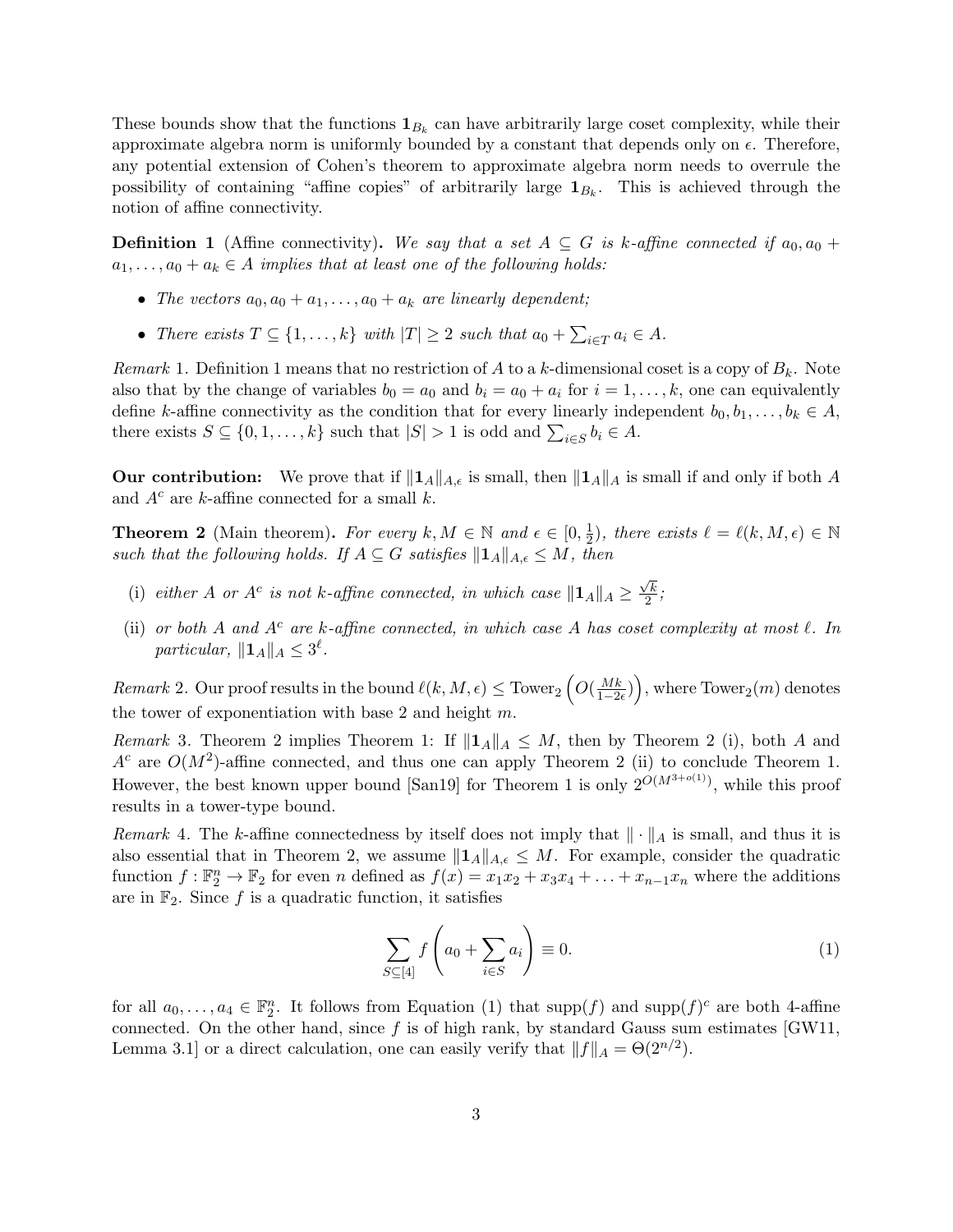### <span id="page-3-0"></span>1.1 Historical remarks and the general picture

[Proposition 1](#page--1-9) is a special case of the Kawada-Itô theorem [\[KI40,](#page-19-8) Theorem 3], which dates back to 1940. Kawada and Itô characterized idempotent *probability measures* on compact groups as the normalized Haar measures of compact subgroups. This theorem was rediscovered independently by Wendel [\[Wen54\]](#page--1-6) in the context of harmonic analysis. Later, Rudin [\[Rud59a,](#page-20-2) [Rud59b\]](#page-20-3), trying to extend this result to all idempotent measures on locally compact Abelian groups, showed that any such measure is concentrated on a compact subgroup. Finally, Cohen [\[Coh60\]](#page-19-1), building on the works of Helson [\[Hel53\]](#page-19-9) and Rudin [\[Rud59a\]](#page-20-2), obtained a full description of idempotent measures on locally compact Abelian groups. Numerous extensions and refinements of Cohen's theorem have been discovered since [\[Lef72,](#page-19-10) [Hos86,](#page-19-11) [GS08b,](#page-19-2) [Run07,](#page-20-4) [San11,](#page-20-5) [San20,](#page-20-6) [San21\]](#page-20-7).

To state Cohen's original theorem in full generality, we need a few definitions: Let G be a locally compact group, and let  $G$  be its Pontryagin dual (which is also a locally compact Abelian group). Let  $M(G)$  be the algebra of all bounded regular Borel measures on G, where multiplication is defined by convolution. Let  $B(\widehat{G})$  denote the Fourier–Stieltjes algebra of  $\widehat{G}$ , which is the set of all  $\hat{\mu}$ :  $\hat{G} \to \mathbb{C}$  for all  $\mu \in M(G)$  endowed with the norm  $\|\hat{\mu}\|_{B(\widehat{G})} := \|\mu\|$ . This norm is well-defined since the choice of  $\mu$  is unique. If  $\widehat{G}$  is a *finite* Abelian group, then  $B(\widehat{G})$  is the set of all functions on G, and  $\|\cdot\|_{B(\widehat{G})}$  coincides with the algebra norm:  $||f||_{B(\widehat{G})} = ||f||_A$ .

Note that if  $\mu \in M(G)$  is idempotent (i.e.  $\mu * \mu = \mu$ ), then  $\hat{\mu}^2 = \hat{\mu}$ , so  $\hat{\mu}(\chi) \in \{0, 1\}$  for all  $\hat{C}$ . Hence the problem of characterizing all idempotent measures in  $M(C)$  is equivalent to  $\chi \in \widehat{G}$ . Hence the problem of characterizing all idempotent measures in M(G) is equivalent to finding all subsets  $A \subseteq \widehat{G}$  with  $\mathbf{1}_A \in B(\widehat{G})$ .

We say that a set  $A \subseteq G$  has *coset complexity* at most  $\ell \in \mathbb{N}$  if it belongs to the ring of sets generated by at most  $\ell$  open cosets. The coset complexity of A is defined to be infinite if no such  $\ell$  exists.

Theorem 3 (Cohen's idempotent theorem [\[Coh60\]](#page-19-1)). Let G be a locally compact Abelian group. A set  $A \subseteq G$  satisfies  $\mathbf{1}_A \in B(G)$  if and only if the coset complexity of A is finite.

We refer the interested readers to [\[Rud90,](#page-20-8) Chapter 3] for more details. Cohen's theorem left open whether the coset complexity of A is *uniformly* bounded from above by a function of  $\|\mathbf{1}_A\|_{B(G)}$ . Moreover, it gave no information for finite groups. Five decades later, Green and Sanders [\[GS08b,](#page-19-2) [GS08a\]](#page-19-0), using modern tools from additive combinatorics, proved a stronger quantitative version of Cohen's theorem that resolved the uniformity question. Their result can be applied to finite groups as well. It states that if  $||\mathbf{1}_A||_{B(G)} \leq M$ , then the coset complexity of A is at most  $\ell(M)$ , where  $\ell(\cdot)$  is a universal function that does not depend on the choice of the underlying group G. They first proved the special case of this theorem for the groups  $\mathbb{F}_2^n$ , and afterwards generalized it to all locally compact Abelian groups in [\[GS08b\]](#page-19-2). The bounds obtained in these two papers were later improved by Sanders [\[San19,](#page-20-1) [San20\]](#page-20-6).

Cohen's theorem has been generalized to non-Abelian locally compact groups in [\[Lef72,](#page-19-10) [Hos86\]](#page-19-11), and the quantitative version of the non-Abelian idempotent theorem was also established by Sanders [\[San11\]](#page-20-5).

It seems conceivable that with a proper generalization of the notion of affine connectivity, [Theorem 2](#page-2-1) can similarly be generalized to all locally compact Abelian groups, or even all locally compact groups. We defer this to future research.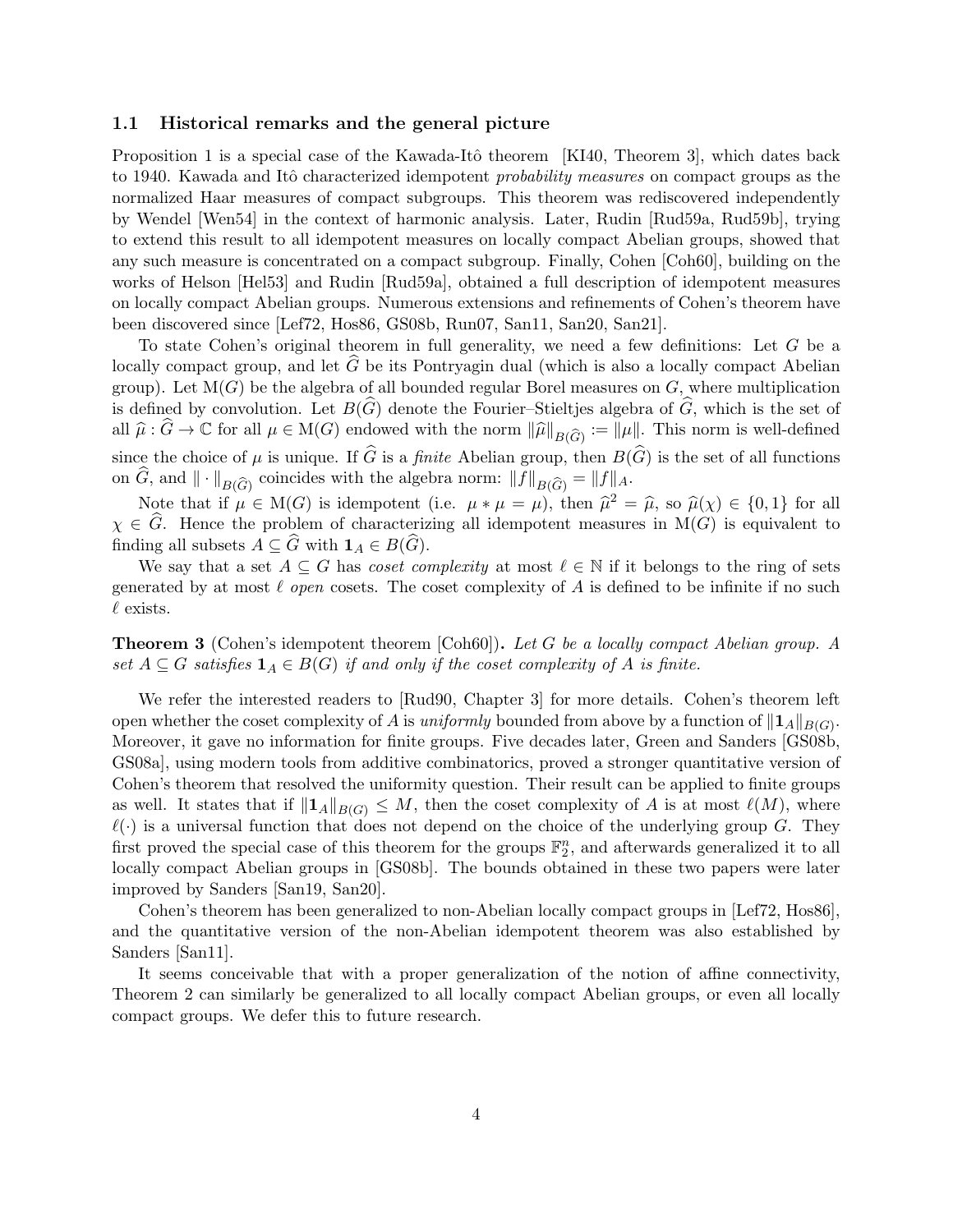#### 1.2 Notation

For a positive integer n, we use  $[n]$  to denote  $\{1,\ldots,n\}$ . We denote the complement of a set S by  $S^c$ . We will use the standard asymptotic notations of  $O(·), \Omega(·), O(·), o(·), \omega(·)$ . Sometimes, we shall add subscripts to these notations to indicate that the constants involved depend on these parameters. For example,  $O_{\epsilon}(1)$  means bounded from above by a constant that depends only on  $\epsilon$ .

For integers  $s > 0, t \geq 0$ , let Tower<sub>s</sub>(t) be defined recursively as Tower<sub>s</sub>(t) =  $s^{\text{Tower}_s(t-1)}$  with the base case Tower<sub>s</sub>(0) = 1. For  $s > 1$ , let  $\log_s^*(m)$  be the smallest integer  $t \geq 0$  such that Tower<sub>s</sub> $(t) \geq m$ .

Throughout the article, G always denotes  $\mathbb{F}_2^n$ . We consider G as both a group and a vector space over  $\mathbb{F}_2$ . We denote by  $\mathbf{0} \in \mathbb{F}_2^n$  the zero vector. For  $i = 1, \ldots, n$ , let  $\mathbf{e}_i \in G$  denote the *i*-th standard vector.

The *additive energy* of a set  $A \subseteq G$  is defined as

<span id="page-4-1"></span>
$$
E(A) = |\{(a_1, a_2, a_3, a_4) \in A^4 : a_1 + a_2 = a_3 + a_4\}| = |G|^3 \sum_{a \in G} |\widehat{1_A}(a)|^4.
$$
 (2)

For sets  $A, B \subseteq G$  and  $c \in G$ , we define

$$
A + c = \{a + c \; : \; a \in A\},\
$$

and

$$
A + B = \{a + b : a \in A, b \in B\}.
$$

We often identify  $G \cong \widehat{G}$  via the bijection that maps  $a \in G$  to the character  $\chi_a(x) := (-1)^{a^t x}$ . We will use the notation  $\widehat{f}(a) := \widehat{f}(\chi_a)$ .

The convolution of two functions  $f_1, f_2 : G \to \mathbb{R}$  is defined as

$$
f_1 * f_2(x) = \mathop{\mathbb{E}}_{y \in G} [f_1(x - y) f_2(y)].
$$

For a subgroup  $W \subseteq G$ , we define  $\mu_W : G \to \mathbb{R}$  as  $\mu_W : x \mapsto \frac{|G|}{|W|} \mathbf{1}_W(x)$  so that

$$
f * \mu_W(x) = \mathop{\mathbb{E}}_{y \in G} [f(x - y)\mu_W(y)] = \mathop{\mathbb{E}}_{y \in W + x} [f(y)] = \mathop{\mathbb{E}}[f|W + x].
$$

The *annihilator* of W is defined as

$$
W^{\perp} = \{ r \in \widehat{G} \mid r^t a = 0 \text{ for all } a \in W \}.
$$

Note that convolution with  $\mu_W$  corresponds to the projection of the Fourier expansion to  $W^{\perp}$ :

<span id="page-4-0"></span>
$$
f * \mu_W(x) = \sum_{a \in W^{\perp}} \hat{f}(a) \chi_a(x).
$$
 (3)

We call a subset of G a coset if it is a coset of some subgroup of G. For a subgroup  $W \subseteq G$ , we identify the quotient space  $G/W \equiv W^{\perp}$ . We denote the cosets of W by  $W + a$ , and whenever such a notation is used, it is always assumed that W is a subgroup and  $a \in G$ .

Given a function  $f: G \to \mathbb{R}$  and a coset  $W + a \subseteq G$ , we often identify  $f|_{W+a}$  with the function on W, defined as  $w \mapsto f(w + a)$ . Note that for  $w \in W$ , we have

$$
f(w+a) = \sum_{b \in W} \sum_{c \in W^{\perp}} \widehat{f}(b+c) \chi_{b+c}(w+a) = \sum_{b \in W} \left(\chi_b(a) \sum_{c \in W^{\perp}} \widehat{f}(b+c) \chi_c(a)\right) \chi_b(w).
$$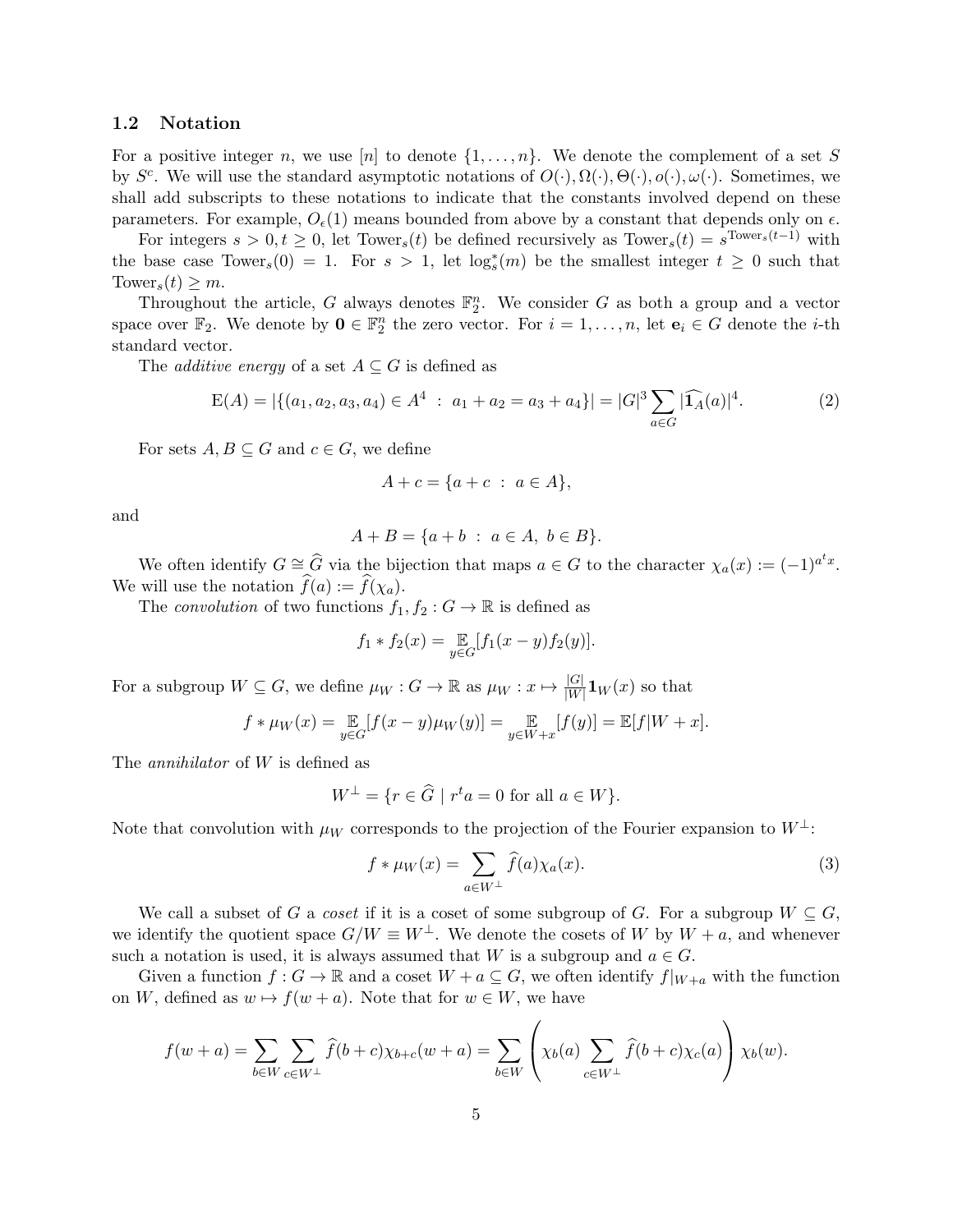Hence with this notation

<span id="page-5-1"></span>
$$
\widehat{f|_{W+a}}(b) = \chi_b(a) \sum_{c \in W^{\perp}} \widehat{f}(b+c) \chi_c(a) \quad \text{for all } b \in W.
$$
 (4)

Finally, sometimes it will be more convenient to work with a slight variant of the algebra norm that excludes the principal Fourier coefficient. For a function  $q: G \to \mathbb{R}$ , define

$$
||g||_A := ||g - \mathbb{E}[g]||_A = \sum_{\chi \neq 0} |\widehat{g}(\chi)|.
$$

For a function defined on a subgroup  $W \subseteq G$ , we write  $\mathbb{A}(W)$  in the subscript to emphasize the domain of the function.

#### 1.3 Proof overview

Before giving an overview of the proof of [Theorem 2,](#page-2-1) we discuss Green and Sanders' proof of [Theorem 1.](#page-1-0) It follows a similar high-level approach as Cohen's proof [\[Coh60\]](#page-19-1), but uses results from additive combinatorics to obtain effective bounds.

Green and Sanders' proof of [Theorem 1:](#page-1-0) The proof uses a strong induction which requires generalizing the statement from Boolean functions to almost integer-valued functions. For  $\epsilon \in [0, \frac{1}{2}]$  $(\frac{1}{2}),$ a function  $f: G \to \mathbb{R}$  is called  $\epsilon$ -integer-valued if  $||f - h||_{\infty} \leq \epsilon$  for an integer-valued function h.

Let  $f: G \to \mathbb{R}$  be an  $\epsilon$ -integer-valued function with  $||f||_A \leq M$ . By [Equation \(3\),](#page-4-0) for every subgroup  $W \subseteq G$ , we have

<span id="page-5-0"></span>
$$
||f||_A = ||f * \mu_W||_A + ||f - f * \mu_W||_A.
$$
\n(5)

The main step of the proof is establishing the existence of a subgroup W and a small  $\delta > 0$  such that

(i)  $|| f * \mu_W - \sum_{i=1}^c \pm \mathbf{1}_{W+a_i} ||_{\infty} \leq \epsilon + \delta$  where  $c = O_{\delta, M, \epsilon}(1);$ 

(ii) 
$$
\|f * \mu_W\|_A \ge \frac{1}{2}
$$

.

By (i)  $f * \mu_W$  is approximated by a sum that involves only  $O_{\delta,M,\epsilon}(1)$  cosets. On the other hand, since f and  $f * \mu_W$  are  $\epsilon$ - and  $(\epsilon + \delta)$ -integer-valued respectively, their difference  $f - f * \mu_W$  is  $(2\epsilon + \delta)$ -integer-valued. Moreover, by (ii) and [Equation \(5\),](#page-5-0) we have  $||f - f * \mu_W||_A \leq M - \frac{1}{2}$  $\frac{1}{2}$ , and with this decrease in the algebra norm, we can apply the induction hypothesis to  $f - f * \mu_W$  to complete the proof.

The  $M = O(|\log \epsilon|)$  requirement: In order to decrease M to  $M - \frac{1}{2}$  $\frac{1}{2}$ , we increased the "error" parameter" from  $\epsilon$  to  $2\epsilon + \delta$ . Repeating this process inductively for 2M steps will decrease the algebra norm to the base case  $||f||_A \leq \frac{1}{2}$  $\frac{1}{2}$ . However, for a meaningful approximation, we need to ensure that the error parameter never exceeds  $\frac{1}{2}$ . Since the error parameter is more than doubled at each step, it is essential to require  $\epsilon = 2^{-\Omega(M)}$  initially.

The requirement that  $\epsilon = 2^{-\Omega(M)}$  is not just an artifact of Cohen's proof. Méla [M82] constructed an example on a certain Abelian group which illustrates that this requirement is necessary. In [Lemma 3](#page-8-0) we show that an analogous result holds for  $\mathbb{F}_2^n$ .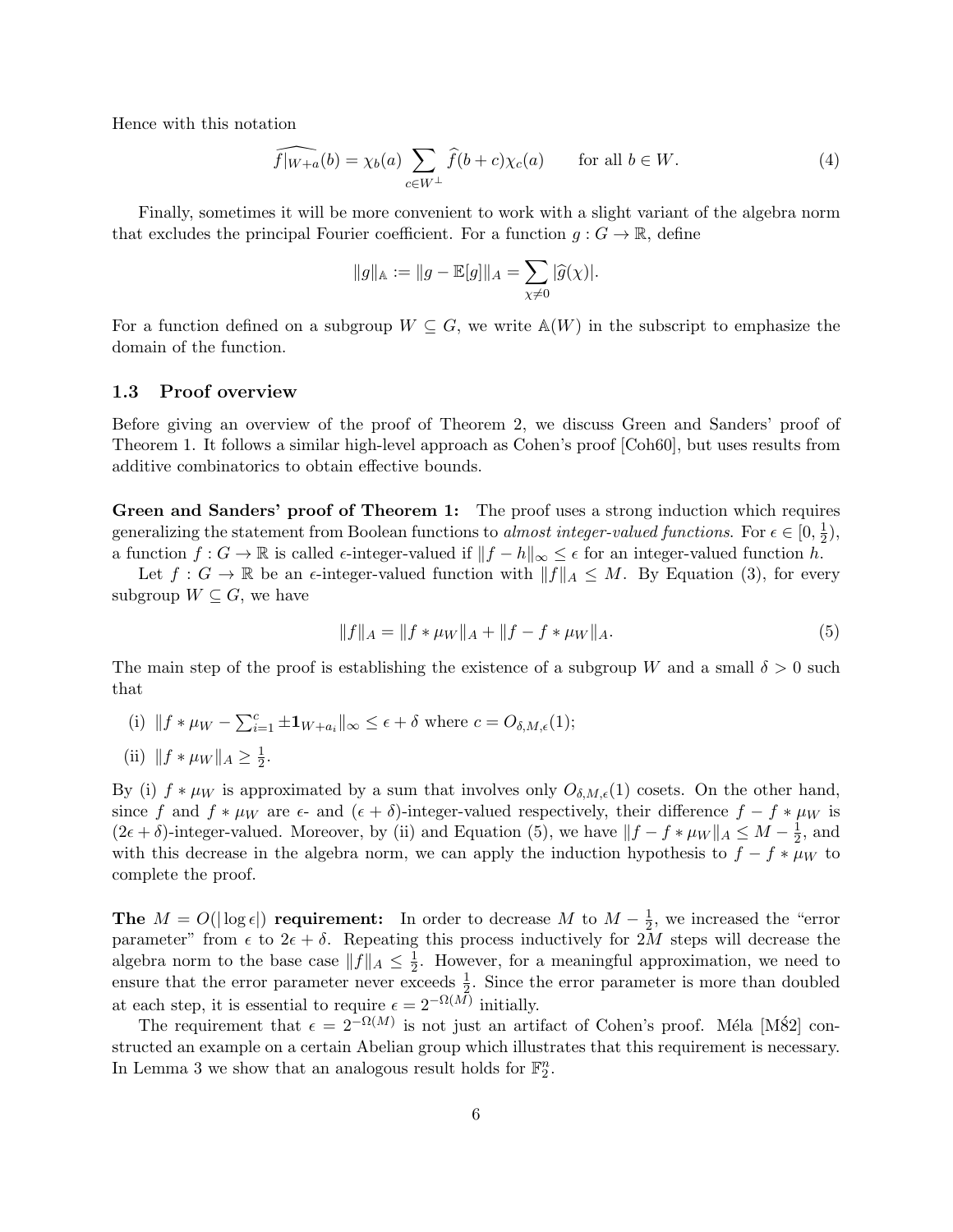**Overview of proof of [Theorem 2:](#page-2-1)** [Theorem 2](#page-2-1) assumes that A and  $A<sup>c</sup>$  are k-affine connected and  $||\mathbf{1}_A||_{A,\epsilon} \leq M$ . These two assumptions suffice to guarantee the existence of a subgroup W with certain desired properties, similar to those used by Green and Sanders:

- Affine connectivity implies the existence of a coset  $V + a$  such that  $|V + a| \approx |A| \approx |(V + a) \cap A|$ .
- The assumption  $||\mathbf{1}_A||_{A,\epsilon} \leq M$  allows us to "regularize" V to a large subgroup  $W \subseteq V$  such that every coset of W is either almost contained in A or has almost no intersection with  $A$ .

These parts of the proof closely follow Green and Sanders' proof of [Theorem 1.](#page-1-0)

The primary issue preventing us from further emulating the proof of [Theorem 1](#page-1-0) is that  $f-f*\mu_W$ is only  $(2\epsilon + \delta)$ -integer valued. Since we cannot afford a doubling in the error parameter, we depart from Cohen's approach. Instead, we employ a completely new induction that focuses on A's connectivity.

Let us reformulate the definition of affine connectivity in a slightly different language. Let  $\mathcal{X} := \{0\} \subseteq G$ , and  $r := k + 1$ . By [Remark 1,](#page-2-3) A is k-affine connected if and only if for every  $x_1, \ldots, x_r \in A \setminus \mathcal{X}$  one of the following holds:

- (i) There exists a set  $S \subseteq [r]$  such that  $\sum_{i \in S} x_i \in \mathcal{X}$ .
- (ii) There exists a set  $S \subseteq [r]$  such that  $|S| > 1$  is odd and  $\sum_{i \in S} x_i \in A \setminus \mathcal{X}$ .

The proof of [Theorem 2](#page-2-1) is by induction on r and M. Throughout the argument,  $\mathcal X$  always remains a union of  $O(1)$  cosets. The coset complexity of  $A \cap \mathcal{X}$  can be shown to be small by applying an induction on M to A's restrictions to each individual coset in  $\mathcal{X}$ .

The main component of the proof is to establish that it suffices to add  $O(1)$  cosets to X to reduce r. We present the details of this double induction in [Section 3.2.](#page-12-0)

### 2 Basic facts

In this section, we state a few standard facts that will be used later in the proof of [Theorem 2.](#page-2-1) The following lemma shows that if the coset complexity of  $A$  is small, then  $\mathbf{1}_A$  can be expressed as a ±1-linear combination of indicator functions of a few cosets, and thus  $||1_A||_A = O(1)$ .

<span id="page-6-0"></span>**Lemma 1.** If  $A \subseteq G$  has coset complexity at most  $\ell$ , then  $\mathbf{1}_A$  can be expressed as

$$
\mathbf{1}_A = \sum_{i=1}^t \epsilon_i \mathbf{1}_{W_i + a_i},\tag{6}
$$

for cosets  $W_i + a_i \subseteq G$ ,  $\epsilon_i \in \{-1,1\}$ , and  $t \leq 3^{\ell}$ . In particular,  $\|\mathbf{1}_A\|_A \leq 3^{\ell}$ .

*Proof.* Suppose A belongs to the ring of sets generated by  $V_1 + b_1, \ldots, V_\ell + b_\ell$ . Each atom of this ring is of the form

$$
\bigcap_{i\in S} (V_i + b_i) \cup \bigcap_{j\in S^c} (V_j + b_j)^c,
$$

for  $S \subseteq [\ell]$ . Notice that  $\mathbf{1}_{(V_j+b_j)^c} = 1 - \mathbf{1}_{V_j+b_j}$ , and the intersection of two cosets is a coset. Therefore we can express the indicator function of such an atom as a sum of  $\pm 1$ -linear combination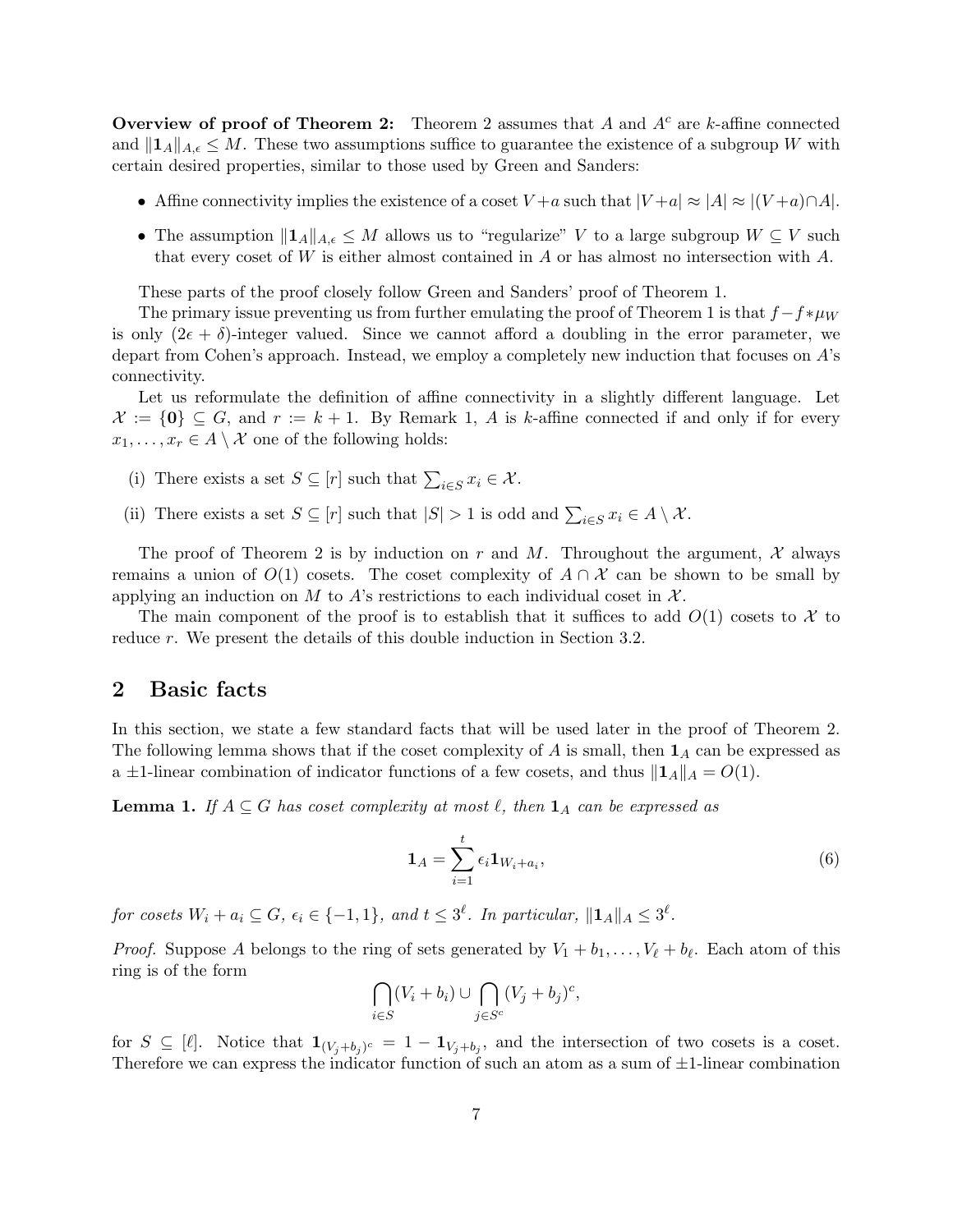of indicator functions of at most  $2^{|S^c|} = 2^{\ell-|S|}$  cosets. Summing over all the atoms in A, we conclude that  $\mathbf{1}_A$  can be expressed as such a sum with the number of terms at most

$$
\sum_{S \subseteq [\ell]} 2^{\ell - |S|} = (1+2)^{\ell} = 3^{\ell}.
$$

Our next goal is to estimate the algebra norm and the approximate algebra norm of the Hamming ball of radius 1. Our proof of the upper bound on the approximate algebra norm of  $\mathbf{1}_{B_k}$ closely follows the argument of Méla [M82].

We first need to state a simple lemma from approximation theory. The proof uses Chebyshev's classical characterization of best approximation by polynomials. Let  $C([a, b])$  denote the set of all real-valued continuous functions on the interval [a, b] equipped with the  $L_{\infty}$  norm (i.e., supremum of absolute value). A k-dimensional subspace  $V \subseteq C([a, b])$  is said to satisfy *Chebyshev's condition* if every function in V has at most  $k-1$  distinct zeros in [a, b] (See [\[Riv90,](#page-20-9) Definition 2.9]).

Chebyshev's classical theorem states that if V satisfies Chebyshev's condition, and  $S \subseteq [a, b]$  is a closed set (e.g., finite), then  $v_0 \in V$  is the best  $L_{\infty}$ -approximation on S of a given  $f \in C(S) \setminus V$  if and only if the following holds: there exist points  $x_1 < \ldots < x_{k+1}$  in S such that  $|f(x_i) - v_0(x_i)| =$  $||f - v_0||_{L_\infty([a,b])}$  for all i, and

$$
f(x_i) - v_0(x_i)
$$
 for  $i = 1, ..., k + 1$ ,

alternate in sign [\[Riv90,](#page-20-9) Theorem 2.10].

<span id="page-7-0"></span>**Lemma 2.** Let  $m > 1$  be an integer, and let  $\eta_i := \cos\left(\frac{m-i}{2m}\right)$  $\left(\frac{m-i}{2m-1}\pi\right)$  for  $i \in [m]$ . There exists a function  $\sigma : [m] \to \mathbb{R}$  such that

- (i)  $\sum_{i=1}^{m} \eta_i \sigma(i) = 1$ ,
- (ii)  $\sum_{i=1}^{m} \eta_i^{2k-1} \sigma(i) = 0$  for every  $2 \le k \le m$ ,
- (iii)  $\sum_{i=1}^{m} |\sigma(i)| \leq 2m 1$ .

*Proof.* Let V be the linear span of  $x^3, x^5, \ldots, x^{2m-1}$  over the reals. Every function in V is an odd polynomial and thus has at most  $m-2$  zeros in  $(0, \infty)$ . Since  $\dim(V) = m-1$ , V satisfies Chebyshev's condition on any interval [a, b] for  $0 < a < b < \infty$ .

Let  $T_{2m-1}(x) = a_1x + a_3x^3 + \ldots + a_{2m-1}x^{2m-1}$  be the Chebyshev polynomial of the first kind of degree  $2m - 1$ . Since  $a_1 = (-1)^m(2m - 1)$  (see [\[Riv90,](#page-20-9) Section 1.1]), the function

$$
q(x) := x + \frac{(-1)^{m-1}}{2m-1}T_{2m-1}(x)
$$

is in V. We claim that  $q(x)$  is the best  $L_{\infty}$ -approximation on  $S = \{\eta_1, \ldots, \eta_m\}$  of  $f(x) = x$  by functions in  $V$ . By the trigonometric definition of the Chebyshev polynomial, it can be seen that  $0 < \eta_1 < \ldots < \eta_m = 1$  are the extrema points of  $T_{2m-1}$  and the signs of  $f(x) - q(x) = \frac{(-1)^m}{2m-1} T_{2m-1}(x)$ on these points alternate. Hence, we can apply Chebyshev's theorem and conclude that  $q(x)$  is the best  $L_{\infty}$ -approximation of  $f(x) = x$  on  $\{\eta_1, \ldots, \eta_m\}$  by functions in V. Since

$$
\max_{i \in [m]} |q(\eta_i) - \eta_i| = \frac{1}{2m - 1} \max_{i \in [m]} |T_{2m - 1}(\eta_i)| = \frac{1}{2m - 1},
$$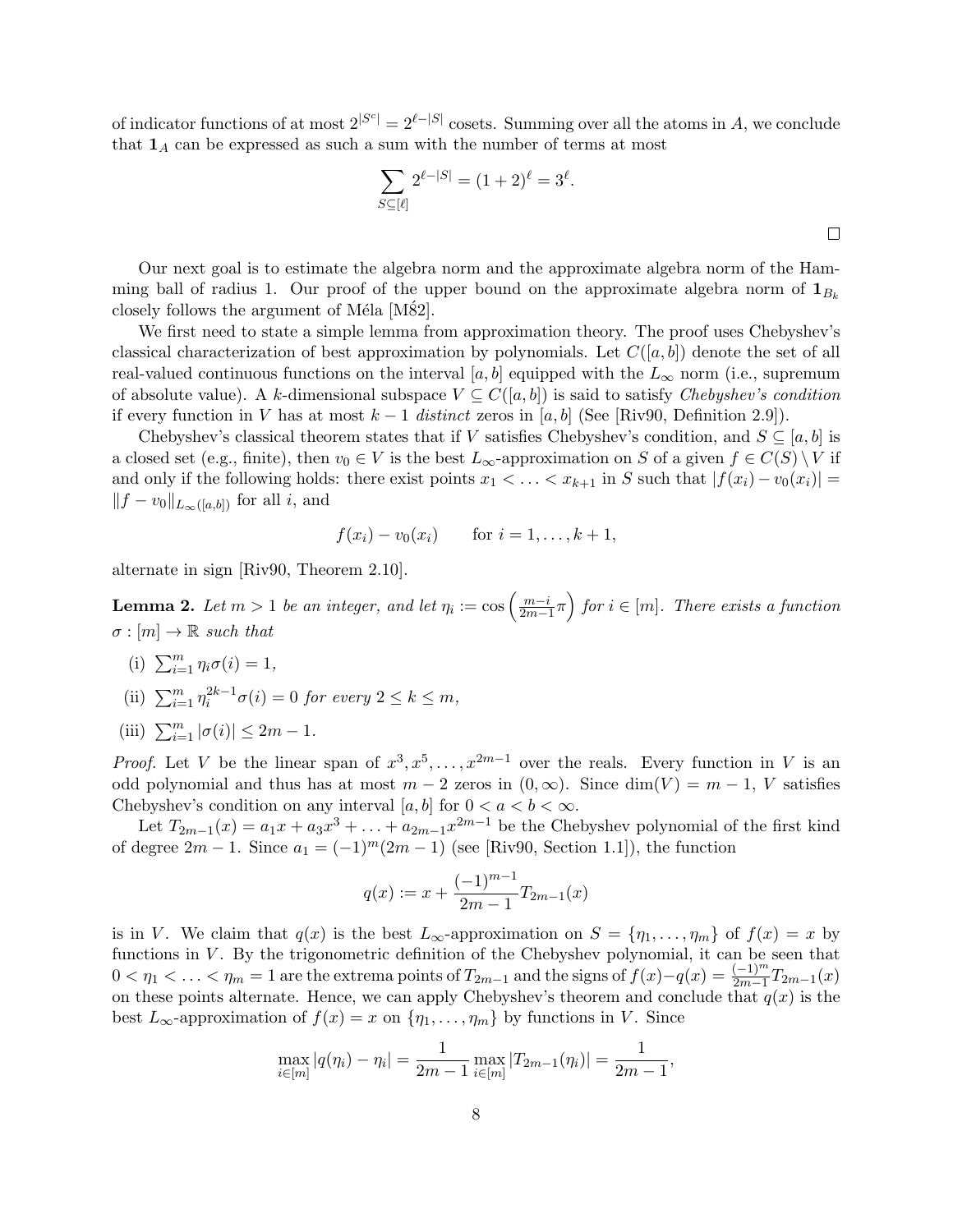we conclude that

$$
\min_{c_3,c_5,\dots,c_{2m-1}\in\mathbb{R}}\ \ \max_{i\in[m]} \left|c_3\eta_i^3+c_5\eta_i^5+\ldots+c_{2m-1}\eta_i^{2m-1}-\eta_i\right|\geq \frac{1}{2m-1}.
$$

Hence, by linear programming duality, the solution to the following optimization problem is at least  $\frac{1}{2m-1}$ , which after normalization yields the desired  $\sigma$ .

max  
\n
$$
\sum_{i=1}^{m} \sigma(i)\eta_i
$$
\nsubject to 
$$
\sum_{i=1}^{m} \sigma(i)\eta_i^{2k-1} = 0 \text{ for every } 2 \le k \le m
$$
\n
$$
\sum_{i=1}^{m} |\sigma(i)| \le 1.
$$

 $\Box$ 

In the next lemma, we show a separation in the algebra norm and the approximate algebra norm of the Hamming ball of radius 1. We show that the algebra norm tends to infinity as  $k$  grows, while the approximate algebra norm remains bounded by a constant that depends only on  $\epsilon$ .

<span id="page-8-0"></span>**Lemma 3.** Let  $B_k \subseteq \{0,1\}^k$  be the set of all  $x \in \{0,1\}^k$  with  $\sum_{i=1}^k x_i \leq 1$ , and let  $\epsilon \in (0, \frac{1}{2})$  $\frac{1}{2}$ ). We have √

$$
\frac{\sqrt{k}}{2} \leq \|\mathbf{1}_{B_k}\|_{A} \leq \sqrt{k+1} \quad \text{and} \quad \|\mathbf{1}_{B_k}\|_{A,\epsilon} \leq 5|\log \epsilon|.
$$

*Proof.* The upper bound  $||\mathbf{1}_{B_k}||_A \leq 2^{k/2}||\mathbf{1}_{B_k}||_2 =$ √  $k+1$  is immediate from Cauchy-Schwarz inequality and Parseval's identity. To prove the lower bound on  $\|\mathbf{1}_{B_k}\|_A$ , note that for  $y \in G$ , we have  $\widehat{\mathbf{1}_{B_k}}(y) = 2^{-k} \left(1 + \sum_{i=1}^k (-1)^{y_i}\right)$ . Hence

$$
\|\mathbf{1}_{B_k}\|_A = \underset{z \in \{-1,1\}^k}{\mathbb{E}}\left[\left|1 + \sum_{i=1}^k z_i\right|\right] \geq \underset{z \in \{-1,1\}^k}{\mathbb{E}}\left[\left|\sum_{i=1}^k z_i\right|\right] \geq \frac{1}{2}\left(\underset{z \in \{-1,1\}^k}{\mathbb{E}}\left[\left|\sum_{i=1}^k z_i\right|^2\right]\right)^{1/2} = \frac{\sqrt{k}}{2},
$$

where the first inequality uses the fact that  $\sum_{i=1}^{k} z_i$  is a symmetric random variable, and the second inequality is an application of Khintchine's inequality.

To prove the upper bound on  $||\mathbf{1}_{B_k}||_{A,\epsilon}$ , for  $a \in \mathbb{F}_2^k$  and  $s \in [-1,1]$ , define

$$
0 \le \widehat{g}_s(a) := 2^{-k} \left( \prod_{i=1}^k (1 + s(-1)^{a_i}) \right) = 2^{-k} \sum_{x \in \mathbb{F}_2^k} s^{|x|} \chi_a(x),
$$

where |x| denotes the Hamming weight of x. Let  $g_s(x) = \sum_{a \in \mathbb{F}_2^k} \hat{g}_s(a) \chi_a(x)$ . It is also straightforward to verify that  $g_s(x) = s^{|x|}$ . By positivity of the Fourier coefficients  $\hat{g}_s(a)$ , we have

<span id="page-8-1"></span>
$$
||g_s||_A = g_s(0) = 1 \qquad \text{for all } s \in [-1, 1]. \tag{7}
$$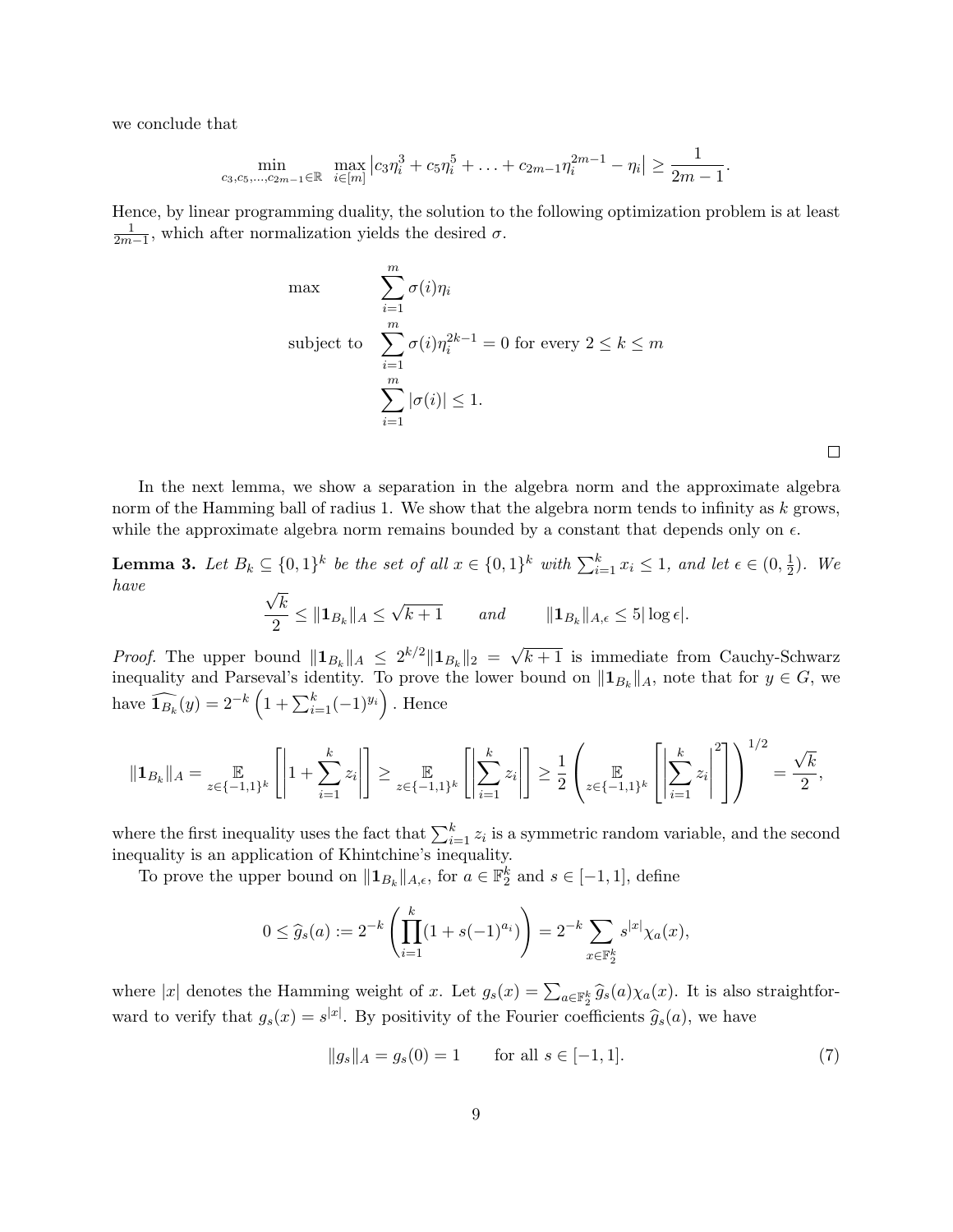Moreover, substituting  $s = \epsilon$  gives

$$
\left\|\frac{g_{\epsilon} - (1-\epsilon)\mathbf{1}_{\{0\}}}{\epsilon} - \mathbf{1}_{B_k}\right\|_{\infty} \leq \epsilon.
$$

This shows  $\|\mathbf{1}_{B_k}\|_{A,\epsilon} \leq 2/\epsilon$ , but this upper bound can be further strengthened.

For  $s \in [0,1]$ , define  $h_s : \mathbb{F}_2^k \to \mathbb{R}$  as

<span id="page-9-0"></span>
$$
h_s(x) := \frac{g_s(x) - g_{-s}(x)}{2} = \begin{cases} s^{|x|} & \text{if } |x| \text{ is odd} \\ 0 & \text{if } |x| \text{ is even} \end{cases}
$$
 (8)

By [Equation \(7\),](#page-8-1)

<span id="page-9-1"></span>
$$
||h_s||_A \le \frac{||g_s||_A + ||g_{-s}||_A}{2} = 1 \quad \text{for all } s \in [0, 1].
$$
 (9)

Let  $\sigma : [m] \to \mathbb{R}$  and  $\eta_i = \cos\left(\frac{m-i}{2m-1}\right)$  $\left(\frac{m-i}{2m-1}\pi\right)$  for  $i \in [m]$  be as defined in [Lemma 2,](#page-7-0) where  $m = \lceil \log \epsilon \rceil$ . Define  $h: \mathbb{F}_2^k \to \mathbb{R}$  as

$$
h(x) = 2\sum_{i=1}^{m} \sigma(i) h_{\frac{\eta_i}{2}}(x).
$$

Note that

- If  $|x|$  is even, then by [Equation \(8\),](#page-9-0)  $h(x) = 0$ .
- If  $|x| = 1$ , then  $h_s(x) = s$ , and thus by [Lemma 2](#page-7-0) (i),  $h(x) = 2\sum_{i=1}^{m} \frac{\eta_i \sigma(i)}{2} = 1$ .
- If  $|x| \leq 2m 1$  is odd, then by [Lemma 2](#page-7-0) (ii),

$$
h(x) = 2\sum_{i=1}^{m} \sigma(i) \left(\frac{\eta_i}{2}\right)^{|x|} = 0.
$$

• If  $|x| \geq 2m+1$  is odd, then by [Lemma 2](#page-7-0) (iii) and the triangle inequality,

$$
h(x) = 2\sum_{i=1}^{m} \sigma(i) \left(\frac{\eta_i}{2}\right)^{|x|} \le 2^{1-|x|} \sum_{i=1}^{m} |\sigma(i)| \le 2^{-2m} (2m-1) \le 2^{-m} \le \epsilon.
$$

Hence  $\|(h+\mathbf{1}_{\{\mathbf{0}\}})-\mathbf{1}_{B_k}\|_{\infty} \leq \epsilon$ . Finally note that by [Equation \(9\),](#page-9-1) we have

$$
||h||_A \le 2\sum_{i=1}^m |\sigma(i)| ||h_{\frac{\eta_i}{2}}(x)||_A \le 2\sum_{i=1}^m |\sigma(i)| \le 2(2m-1) \le 4|\log \epsilon|.
$$

We conclude that

$$
||\mathbf{1}_{B_k}||_{A,\epsilon} \le 1 + ||h||_A \le 5|\log \epsilon|.
$$

 $\Box$ 

[Lemma 3,](#page-8-0) combined with [Lemma 1,](#page-6-0) shows that the coset complexity of  $\mathbf{1}_{B_k}$  is  $\Omega(\log k)$ , while its  $\epsilon$ -approximate algebra norm is at most 5|log  $\epsilon$ . This illustrates that the assertion of [Theorem 1](#page-1-0) is not necessarily true under the weaker assumption that  $||\mathbf{1}_A||_{A,\epsilon} \leq M$  if  $M \geq 5|\log(\epsilon)|$ .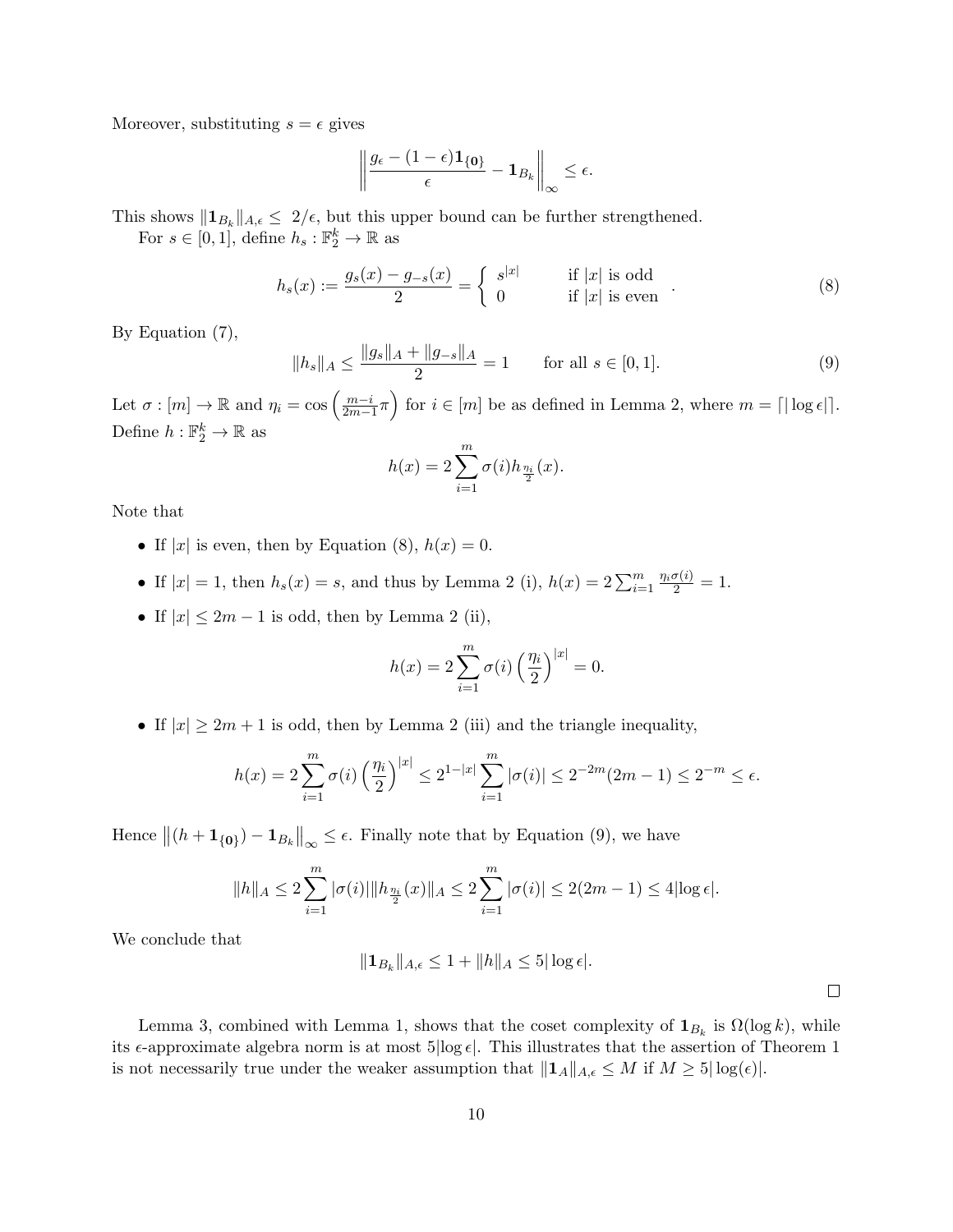# 3 Proof of [Theorem 2](#page-2-1)

We present the proof of [Theorem 2](#page-2-1) in two parts. In [Section 3.1,](#page-10-0) we prove the existence of a subgroup  $W$  that satisfies the properties that will be used in the main induction. The main induction is presented in [Section 3.2.](#page-12-0)

### <span id="page-10-0"></span>3.1 Part I: Finding a "good" subgroup  $W$

We first prove two lemmas [\(Lemma 4](#page-10-1) and [Lemma 5\)](#page-10-2) that establish the existence of a coset  $V + a$ such that  $|V + a| \approx |A| \approx |(V + a) \cap A|$ .

<span id="page-10-1"></span>**Lemma 4.** Suppose  $A \subseteq G$  has coset complexity at most  $\ell$ . There exists a coset  $V + a \subseteq G$  such that

$$
|V + a| \ge 2^{-\ell} |A| \qquad and \qquad V + a \subseteq A.
$$

*Proof.* The proof is by a simple induction on  $\ell$ . The base case  $\ell = 1$  is trivial as A must be a coset or the complement of a coset in this case. For  $\ell > 1$ , suppose that A belongs to the ring generated by  $V_1 + b_1, \ldots, V_\ell + b_\ell$ . Note that both  $A \cap (V_\ell + b_\ell)$  and  $A \cap (V_\ell + b_\ell)^c$  have coset complexity at most  $\ell - 1$ , and one of them has size larger than  $\frac{|A|}{2}$ . Applying the induction hypothesis to this set completes the proof.  $\Box$ 

Recall that  $E(A)$  denotes the additive energy of A. The following lemma is essentially from [\[San19\]](#page-20-1). Its proof is based on several fundamental results in additive combinatorics.

<span id="page-10-2"></span>**Lemma 5.** If  $A \subseteq G$  satisfies  $E(A) \ge \epsilon |A|^3$ , then there exists a coset  $V + a$  with

$$
|V + a| \ge 2^{-O(|\log \epsilon|^{3+o(1)})} |A| \qquad \text{and} \qquad |A \cap (V + a)| \ge 2^{-O(|\log \epsilon|^{1+o(1)})} |V + a|.
$$

*Proof.* By the Balog-Szemerédi-Gowers theorem [\[TV10,](#page--1-4) Theorem 2.31] there is a subset  $A' \subseteq A$ such that  $|A'| \geq \epsilon^{O(1)}|A|$  and  $|A' + A'| \leq \epsilon^{-O(1)}|A'|$ . Now we can apply [\[San19,](#page-20-1) Proposition 2.2] to conclude the existence of the desired coset  $V + a$ .  $\Box$ 

The following lemma is an adaptation of [\[GS08a,](#page-19-0) Lemma 3.4]. It says that if  $||f||_A \leq M$ , then every subgroup V can be regularized to a slightly smaller subgroup W such that  $f$  has small variance on all cosets of W.

<span id="page-10-4"></span>**Lemma 6.** Suppose  $f: G \to \mathbb{R}$  satisfies  $||f||_A \leq M$ , and let  $V \subseteq G$  be a subgroup and  $\delta > 0$  be a parameter. There exists a subgroup  $W \subseteq V$  such that  $\dim(W) \geq \dim(V) - \frac{M}{\delta}$  $\frac{M}{\delta}$  and  $\text{Var}[f|W+c] \leq$  $\delta M$  for every c.

*Proof.* If a function  $g: \mathbb{F}_2^k \to \mathbb{R}$  satisfies  $||g||_A \leq M$  and  $|\widehat{g}(r)| \leq \delta$  for all  $r \neq 0$ , then

$$
\text{Var}[g] = \sum_{r \neq 0} |\widehat{g}(r)|^2 \le \delta \|g\|_A \le \delta M.
$$

By [\[GS08a,](#page-19-0) Lemma 3.4], there exists a subgroup  $W \subseteq V$  such that  $\dim(W) \ge \dim(V) - \frac{M}{\delta}$  $\frac{M}{\delta}$  , and for every  $r \notin W^{\perp}$ ,

<span id="page-10-3"></span>
$$
\sum_{r' \in W^{\perp} + r} |\hat{f}(r')| \le \delta. \tag{10}
$$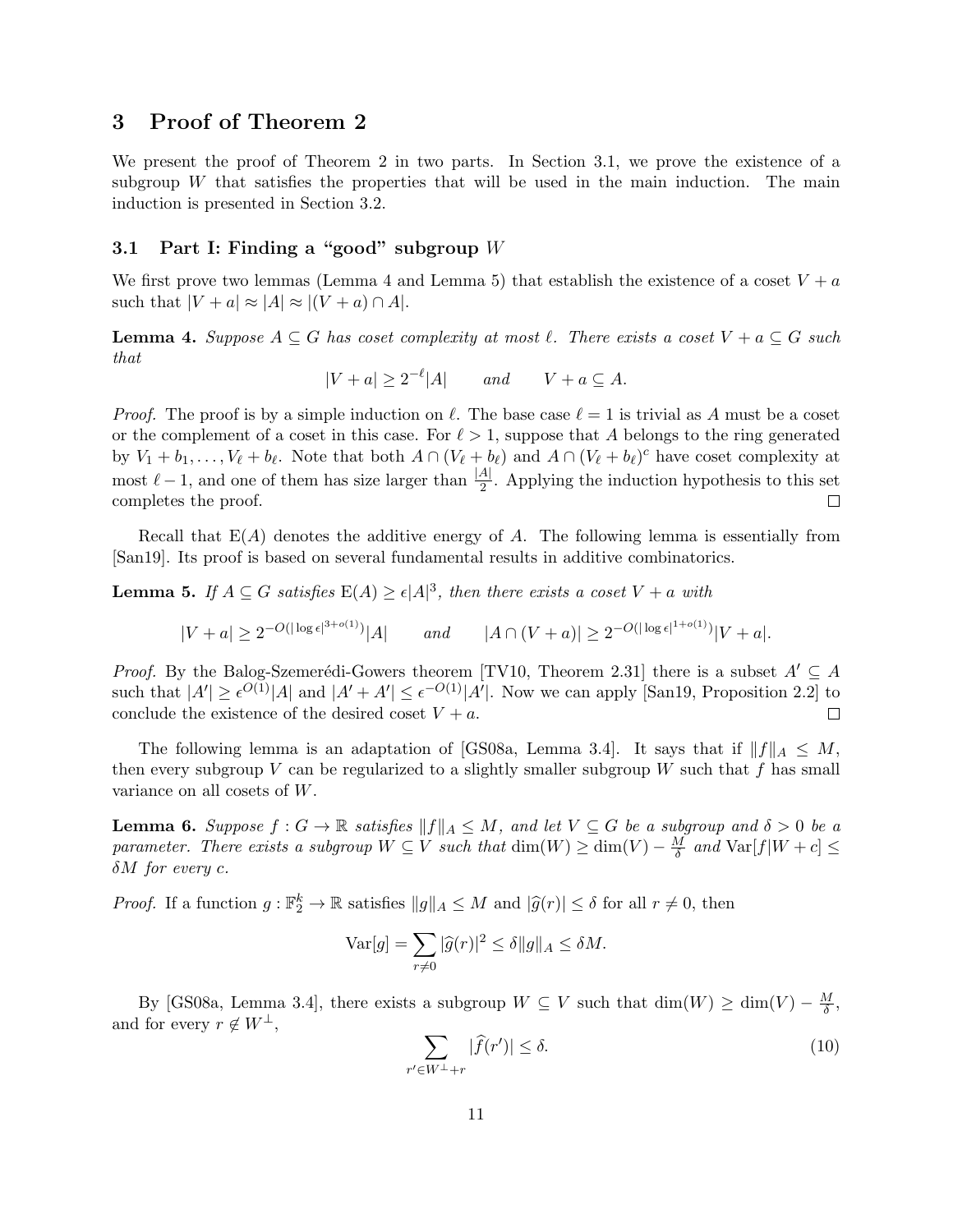For  $c \in W^{\perp}$ , define  $g: W \to \mathbb{R}$  as  $g(y) := f(y+c)$ , and note that by [Equation \(4\),](#page-5-1) for every  $r \in W$ ,

$$
\widehat{g}(r) = \sum_{t \in W^{\perp}} \widehat{f}(r+t) \chi_t(c).
$$

In particular, we have  $||g||_{A(W)} \le ||f||_A \le M$ , and moreover by [Equation \(10\),](#page-10-3) we have  $|\hat{g}(r)| \le \delta$  for every  $r \ne 0$ . It follows that  $Var[f|W + c] = Var[g] < \delta M$  as desired. for every  $r \neq 0$ . It follows that  $\text{Var}[f|W+c] = \text{Var}[g] \leq \delta M$  as desired.

The following corollary is the conclusion of this section. It shows that if the assumptions of [Lemma 4](#page-10-1) or [Lemma 5](#page-10-2) hold, then one can find the desired subgroup  $W$  with the properties that are needed in the proof of [Theorem 2.](#page-2-1)

<span id="page-11-1"></span>Corollary 1. Let  $M \geq \frac{1}{2}$  $\frac{1}{2}, \epsilon_1, \epsilon_2 > 0, \epsilon \in [0, \frac{1}{2}]$  $\frac{1}{2}$ ), and  $\delta < \min\{1/2, \epsilon_2\}$  be parameters. Suppose  $A \subseteq G$ , and  $g: G \to \mathbb{R}$  satisfies  $||\mathbf{1}_A - g||_{\infty} \leq \epsilon$  and  $||g||_A \leq M$ . If there exists a coset  $V + a$  with

$$
|V + a| \ge \epsilon_1 |A| \qquad \text{and} \qquad |A \cap (V + a)| \ge \epsilon_2 |V|,
$$

then there exists a subgroup  $W \subseteq V$  such that

- (i)  $\mathbb{E}[\mathbf{1}_A|W+c] < \delta$  or  $\mathbb{E}[\mathbf{1}_A|W+c] > 1-\delta$  for every c.
- (ii) The set

$$
\mathcal{F}_W = \{ c \in W^{\perp} : \ \mathbb{E}[\mathbf{1}_A | W + c] \ge 1 - \delta \}
$$

satisfies  $1 \leq |\mathcal{F}_W| \leq 2$  $5M^2$  $^{\overline{(1-2\epsilon)^2\delta}}/\epsilon_1.$ 

(iii) If  $\mathcal{F}_W \neq W^{\perp}$ , then  $||g|_{W+c}||_{\mathbb{A}(W)} \leq ||g||_{\mathbb{A}} - \frac{1-2\epsilon-2\delta}{2}$  $\frac{\epsilon-2\delta}{2}$  for every c.

*Proof.* By Lemma [6,](#page-10-4) there exists a subgroup  $W \subseteq V$  such that  $\dim(W) \geq \dim(V) - \frac{4M^2}{(1-2\epsilon)}$  $\frac{4M^2}{(1-2\epsilon)^2\delta}$  and  $\text{Var}[g|W+c] \leq \frac{(1-2\epsilon)^2 \delta}{4}$  $\frac{2\epsilon}{4}$  for every c. We prove that W is the desired subgroup.

We first prove that (i) is satisfied. Let  $\alpha = \mathbb{E}[g|W+c]$ . If  $\alpha \leq \frac{1}{2}$  $\frac{1}{2}$ , then since  $||\mathbf{1}_A - g||_{\infty} \leq \epsilon$ , we have

$$
\text{Var}[g|W+c] = \mathop{\mathbb{E}}_{x \in W+c} [|g(x) - \alpha|^2] \ge \Pr_{x \in W+c} [x \in A] (1 - \epsilon - \alpha)^2 \ge \Pr_{x \in W+c} [x \in A] \left(\frac{1}{2} - \epsilon\right)^2,
$$

which shows

$$
\mathbb{E}[\mathbf{1}_A|W+c] \le \left(\frac{1}{2}-\epsilon\right)^{-2} \cdot \text{Var}[g|W+c] \le \delta.
$$

Similarly if  $\alpha \geq \frac{1}{2}$  $\frac{1}{2}$ , then  $\mathbb{E}[1 - \mathbf{1}_A|W + c] \leq \delta$ .

For (ii), we first prove the lower bound by contradiction. Suppose the contrary that  $|\mathcal{F}_W| = 0$ , then by (i), we have

<span id="page-11-0"></span>
$$
|A \cap (W + c)| \le \delta |W| \tag{11}
$$

for every  $c \in W^{\perp}$ . By our choice of  $\delta$ , summing [Equation \(11\)](#page-11-0) over all cosets  $W + c$  in  $V + a$ gives  $|A \cap (V + a)| \le \delta |V| < \epsilon_2 |V|$ , which is a contradiction. For the upper bound on  $|\mathcal{F}_W|$ , as  $\mathbb{E}[\mathbf{1}_A|W+c] \geq 1-\delta$  for any  $c \in \mathcal{F}_W$ , we have

$$
|A| \ge \sum_{c \in \mathcal{F}_W} |A \cap (W + c)| \ge |\mathcal{F}_W| \cdot (1 - \delta)|W|,
$$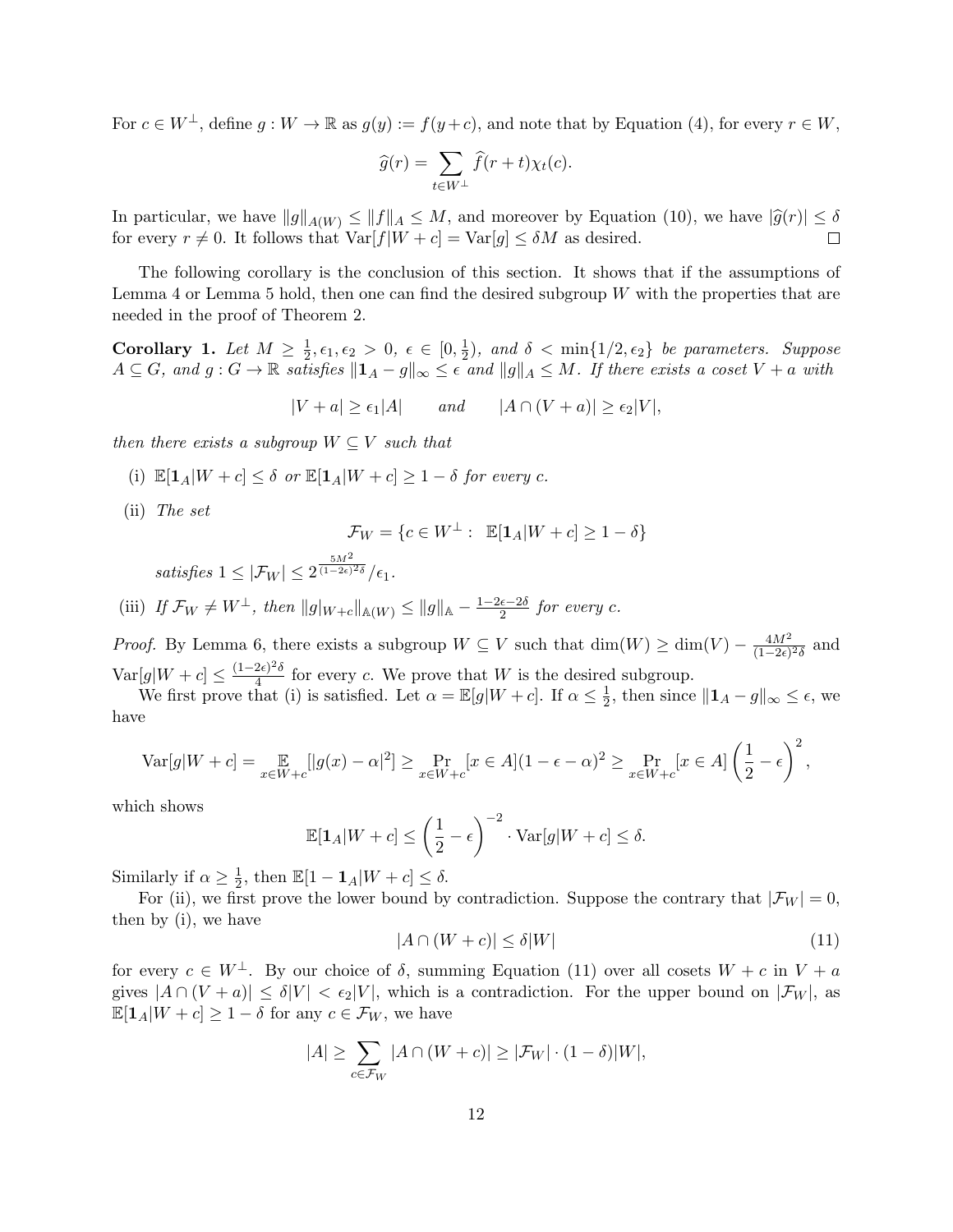which yields the desired upper bound

$$
|\mathcal{F}_W| \leq \frac{|A|}{(1-\delta)|W|} \leq \frac{1}{1-1/2} \cdot \frac{|A|}{|V|} \cdot \frac{|V|}{|W|} \leq \frac{2 \times 2^{\frac{4M^2}{(1-2\epsilon)^2\delta}}}{\epsilon_1} \leq \frac{2^{\frac{5M^2}{(1-2\epsilon)^2\delta}}}{\epsilon_1},
$$

where the last inequality uses the fact that  $M \geq \delta$ .

To prove (iii), note that by [Equation \(4\),](#page-5-1) we have

$$
||g|_{W+c}||_{\mathbb{A}(W)} = \sum_{b \in W \setminus \{0\}} \left| \sum_{r \in W^{\perp}} \widehat{g}(b+r) \chi_r(c) \right|.
$$

By the triangle inequality, we obtain the following inequality relating  $||g||_{\mathbb{A}}$  and  $||g|_{W+c}||_{\mathbb{A}(W)}$ :

$$
\|g|_{W+c}\|_{\mathbb{A}(W)}\leq \sum_{b\in W\backslash\{0\}}\sum_{r\in W^{\perp}}|\widehat{g}(b+r)|=\sum_{\substack{b\in W,r\in W^{\perp}\\(b,r)\neq (0,0)}}|\widehat{g}(b+r)|-\sum_{r\in W^{\perp}\backslash\{0\}}|\widehat{g}(r)|=\|g\|_{\mathbb{A}}-\sum_{r\in W^{\perp}\backslash\{0\}}|\widehat{g}(r)|.
$$

It remains to show that the last sum is at least  $\frac{1-2\epsilon-2\delta}{2}$ . By (i) and (ii), assuming  $\mathcal{F}_W \neq W^{\perp}$ , there exist  $c_1, c_2 \in W^{\perp}$  such that  $\mathbb{E}[g|W+c_1] \geq 1-\epsilon - \delta$  and  $\mathbb{E}[g|W+c_2] \leq \epsilon + \delta$ . Therefore, by the triangle inequality,

$$
1-2\epsilon-2\delta\leq \mathbb{E}[g|W+c_1]-\mathbb{E}[g|W+c_2]=\sum_{r\in W^{\perp}}\widehat{g}(r)[\chi_r(c_1)-\chi_r(c_2)]\leq 2\sum_{r\in W^{\perp}\backslash\{0\}}|\widehat{g}(r)|.
$$

 $\Box$ 

This completes the proof of (iii).

Remark 5. [Corollary 1](#page-11-1) (iii) is one of the new ideas in the proof of [Theorem 2.](#page-2-1) Switching from  $\|\cdot\|_A$ to  $\|\cdot\|_{\mathbb{A}}$  guarantees a significant decrease in the norm on every coset of W.

### <span id="page-12-0"></span>3.2 Part II: Induction

In this section, we finish the proof of [Theorem 2](#page-2-1) by presenting the main inductive argument, which is the principal novelty of our proof. We start by strengthening the induction hypothesis through the following definition.

<span id="page-12-1"></span>**Definition 2.** Let  $m, k \in \mathbb{N}$ , and  $0 \le \epsilon < \frac{1}{2}$  be parameters. We say that  $A \subseteq G$  and  $g : G \to \mathbb{R}$ satisfy the property  $\mathcal{P}_{k,\epsilon}(m)$  if

- (i) both  $A$  and  $A<sup>c</sup>$  are k-affine connected, and
- (ii)  $||\mathbf{1}_A g||_{\infty} \leq \epsilon$  and  $||g||_{\mathbb{A}} \leq (\frac{1-2\epsilon}{4})$  $\frac{-2\epsilon}{4}\big)\,m.$

Moreover, if  $t, r \in \mathbb{N}$  with  $r \leq k+1$ , and  $|A| \leq \frac{|G|}{2}$ , then we say that A and g satisfy the property  $\mathcal{P}'_{k,\epsilon}(m,r,t)$  if (i) and (ii) hold, and additionally there exists  $\mathcal{X}=\bigcup_{i=1}^t\left(W_i+a_i\right)$  where every  $W_i+a_i$ is a coset in G and the following conditions are satisfied:

- (iii)  $||g|_{W_i+c}||_{\mathbb{A}(W_i)} \leq \left(\frac{1-2\epsilon}{4}\right)$  $\frac{-2\epsilon}{4}$  (m - 1) for every  $i \in [t]$  and every  $c \in G$ .
- (iv) For every  $x_1, \ldots, x_r \in A \setminus \mathcal{X}$ , either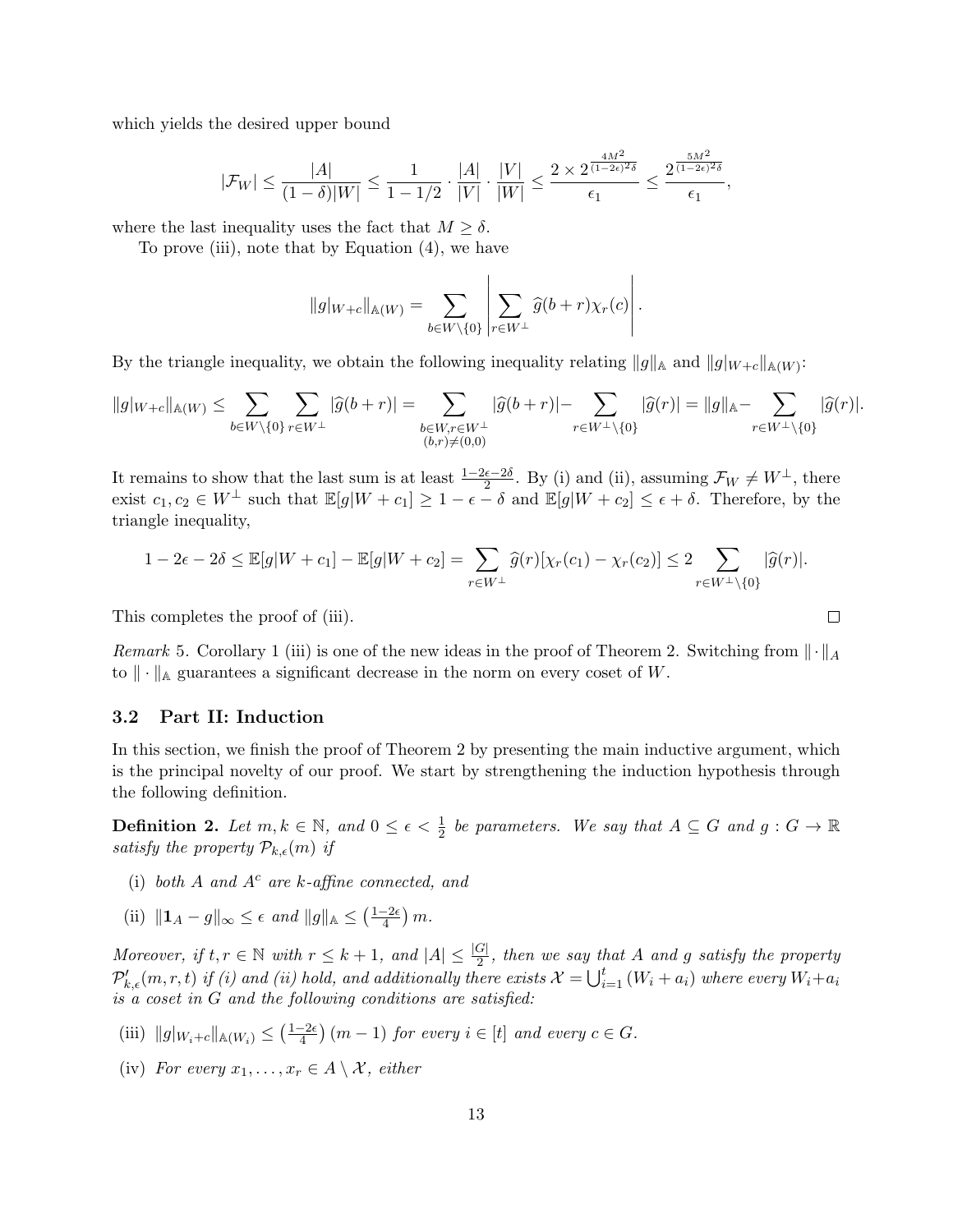- <span id="page-13-2"></span>(a) there exists a set  $S \subseteq [r]$  such that  $|S| > 1$  is odd and  $\sum_{i \in S} x_i \in A \setminus \mathcal{X}$ ; or,
- (b) there exists a nonempty  $S \subseteq [r]$  such that  $\sum_{i \in S} x_i \in \mathcal{X}$ .

<span id="page-13-3"></span><span id="page-13-1"></span>Remark 6. Note that if A and g satisfy  $\mathcal{P}_{k,\epsilon}(m)$  and  $|A| \leq \frac{|G|}{2}$ , then taking  $\mathcal{X} = \{0\}$  shows that A and g satisfy  $\mathcal{P}'_{k,\epsilon}(m, k+1, 1)$ . Indeed, with these parameters, (iii) is trivially satisfied as  $||g||_{\{c\}}||_{\mathbb{A}(\{0\})}=0$  for all  $c \in G$ , and (iv) is equivalent to the assumption that A is k-affine connected. Similarly, if  $|A| > \frac{|G|}{2}$  $\frac{G}{2}$ , then  $A^c$  and  $1-g$  satisfy  $\mathcal{P}'_{k,\epsilon}(m,k+1,1)$ .

The following lemma is the core of the proof of [Theorem 2.](#page-2-1)

<span id="page-13-0"></span>**Lemma 7** (Main lemma). Let  $\epsilon, m, r, k, t$  be as in [Definition 2.](#page-12-1) If  $A \subseteq G$  and  $g : G \to \mathbb{R}$  satisfy  $\mathcal{P}_{k,\epsilon}(m)$ , then the coset complexity of A is at most

$$
\ell_{k,\epsilon}(m):=\textup{Tower}_4\left((m-1)k+1+\log_4^*\left(\frac{1}{1-2\epsilon}\right)+O(1)\right).
$$

If A and g satisfy  $\mathcal{P}'_{k,\epsilon}(m,r,t)$ , then the coset complexity of A is at most

$$
\ell_{k,\epsilon}(m,r,t) := \begin{cases} 1 & m = 1, r \leq k \\ \ell_{k,\epsilon}(m) & r = k+1, t = 1 \\ \text{ Tower}_4(r + \log_4^* \max\{t, \ell_{k,\epsilon}(m-1)\}) & otherwise. \end{cases}
$$

Proof of [Lemma 7.](#page-13-0) By [Remark 6,](#page-13-1) it suffices to only prove the second part of the lemma that concerns  $\mathcal{P}'_{k,\epsilon}(m,r,t)$ . The proof is by an induction on the two parameters m and r.

Base of induction  $m = 1$ : If  $m = 1$ , then  $||g||_{\mathbb{A}} \leq \frac{1-2\epsilon}{4}$  $\frac{-2\epsilon}{4}$ , which implies  $||g - \mathbb{E}[g]||_{\infty} \leq \frac{1-2\epsilon}{4}$  $\frac{-2\epsilon}{4}$ . Combining with  $||\mathbf{1}_A - g||_{\infty} \leq \epsilon$ , we have

$$
\|\mathbf{1}_A - \mathbb{E}[g]\|_{\infty} \le \frac{1+2\epsilon}{4} < \frac{1}{2}.
$$

Since  $\mathbb{E}[g]$  is a constant and  $|A| \leq \frac{|G|}{2}$ , we have  $A = \emptyset$ . Hence, A has coset complexity 1, which is at most  $\ell_{m,k}(m,r,t)$  in both cases of  $r \leq k$  and  $r = k + 1$ .

**The case**  $r = 1, m > 1$ : In this case, by (iv), we have  $A \subseteq \mathcal{X}$ , and by (iii), we have

$$
||g|_{W_i+a_i}||_{\mathbb{A}(W_i)} \leq \left(\frac{1-2\epsilon}{4}\right)(m-1),
$$

for every  $W_i + a_i \subseteq \mathcal{X}$ . Hence, for every  $i \in [t]$ , we can apply the induction hypothesis to  $A|_{W_i + a_i}$  +  $a_i \subseteq W_i$  and conclude that  $A|_{W_i+a_i}$  has coset complexity at most  $\ell_{k,\epsilon}(m-1)$ . Taking the union over all  $W_i + a_i$  shows that the coset complexity of A is at most  $t \times \ell_{k,\epsilon}(m-1)$ . By the inequality  $xy \leq 4^{\max(x,y)}$ , which is valid for all positive  $x, y$ , we have

$$
t \times \ell_{k,\epsilon}(m-1) \leq \text{Tower}_4\left(1 + \log_4^* \max\left\{t, \ell_{k,\epsilon}(m-1)\right\}\right) = \ell_{k,\epsilon}(m,1,t),
$$

as desired.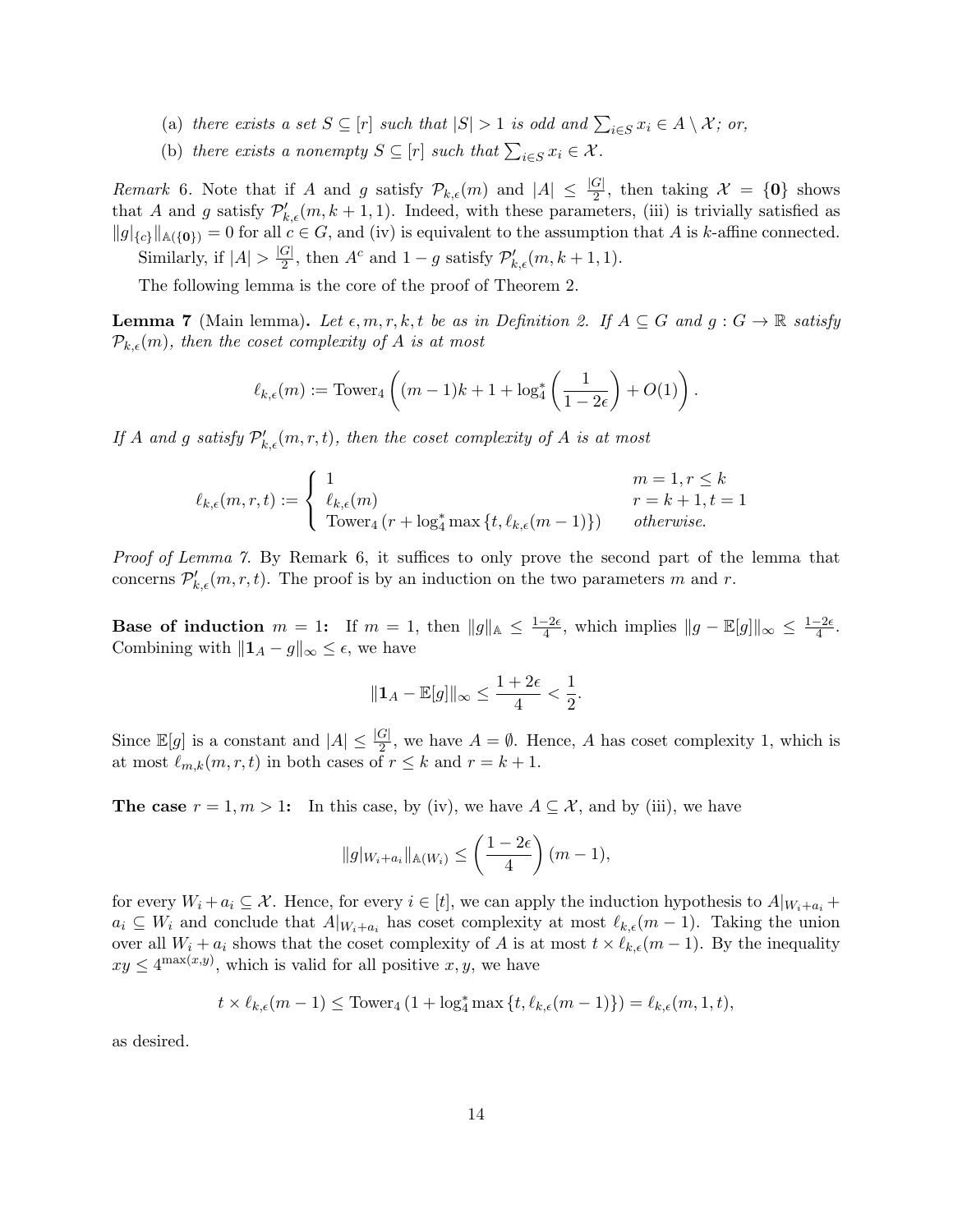The case  $r > 1, m > 1$ : Consider [Definition 2](#page-12-1) (iv). Since there are at most 2<sup>r</sup> choices for S and two choices (a) and (b), one of the following must hold:

• Case I: There exists an odd  $d \in [3, r]$  such that

$$
\Pr_{x_1,\ldots,x_d\in A\setminus\mathcal{X}}[x_1+\ldots+x_d\in A\setminus\mathcal{X}]\geq \frac{1}{2^{r+1}}.
$$

• Case II: There exists a  $d \in [r]$  such that

$$
\Pr_{x_1,\ldots,x_d\in A\setminus\mathcal{X}}[x_1+\ldots+x_d\in\mathcal{X}]\geq\frac{1}{2^{r+1}}.
$$

Claim 1. In Case I, there exists a coset  $V + a$  such that

<span id="page-14-0"></span>
$$
|V+a| \ge 2^{-k^{K}}|A \setminus \mathcal{X}| \quad \text{and} \quad |(A \setminus \mathcal{X}) \cap (V+a)| \ge 2^{-k^{K}}|V|, \tag{12}
$$

where  $K = O(1)$  is a universal constant.

*Proof.* Consider a fixation of  $x_4, \ldots, x_d$  that maximizes the probability. We conclude that with  $c = x_4 + \ldots + x_d$ , we have

$$
\Pr_{x_1,x_2,x_3\in A\setminus\mathcal{X}}[x_1+x_2+x_3\in(A\setminus\mathcal{X})+c]\geq\frac{1}{2^{r+1}},
$$

which translates to

$$
\mathop{\mathbb{E}}_{x_1,x_2,x_3\in G}[\mathbf{1}_{A\setminus\mathcal{X}}(x_1)\mathbf{1}_{A\setminus\mathcal{X}}(x_2)\mathbf{1}_{A\setminus\mathcal{X}}(x_3)\mathbf{1}_{A\setminus\mathcal{X}}(x_1+x_2+x_3+c)] \geq \frac{1}{2^{r+1}}\left(\frac{|A\setminus\mathcal{X}|}{|G|}\right)^3.
$$

Substituting the Fourier transform of  $\mathbf{1}_{A\setminus\mathcal{X}}$ , we obtain

$$
\frac{1}{2^{r+1}}\left(\frac{|A\setminus\mathcal{X}|}{|G|}\right)^3 \leq \sum_{a\in G} |\widehat{1_{A\setminus\mathcal{X}}}(a)|^4 \chi_a(c) \leq \sum_{a\in G} |\widehat{1_{A\setminus\mathcal{X}}}(a)|^4.
$$

Hence, by [Equation \(2\),](#page-4-1) the additive energy of  $A \setminus \mathcal{X}$  is large:

$$
E(A \setminus \mathcal{X}) \ge \frac{|A \setminus \mathcal{X}|^3}{2^{r+1}}.\tag{13}
$$

We apply [Lemma 5](#page-10-2) with  $\epsilon = 2^{-r-1} \geq 2^{-k-2}$  to conclude the existence of a coset  $V + a$  with

$$
|V + a| \ge 2^{-k^{K}} |A \setminus \mathcal{X}| \quad \text{and} \quad |(A \setminus \mathcal{X}) \cap (V + a)| \ge 2^{-k^{K}} |V|,
$$

where  $K = O(1)$  is a universal constant.

We would like to obtain a similar statement for Case II. Unfortunately, this will require an application of the induction hypothesis, and it is the cause of the tower-type bound in our final result.

 $\Box$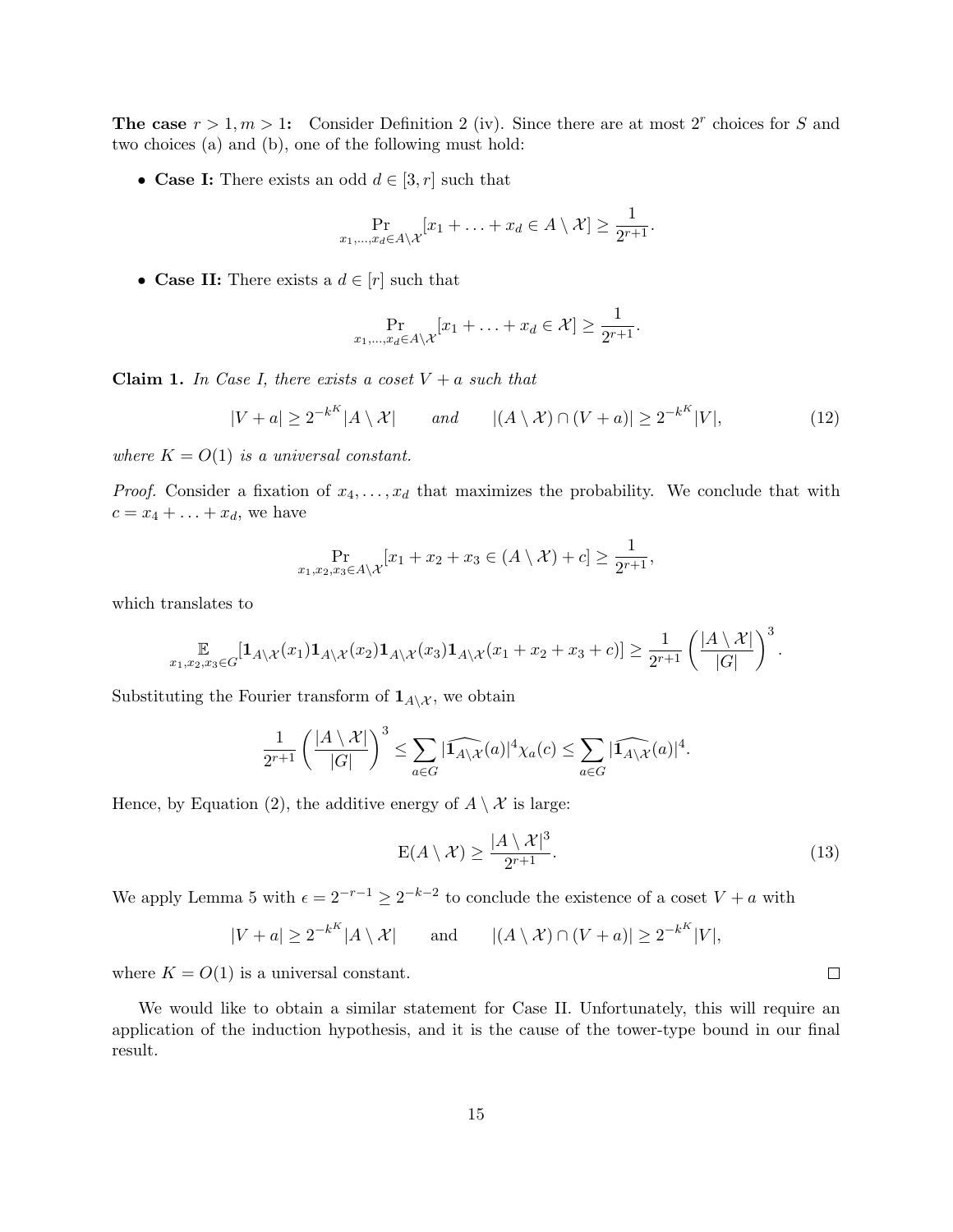**Claim 2.** In Case II, there exists a coset  $V + a$  such that

<span id="page-15-1"></span>
$$
|V| \ge \frac{2^{-\ell_{k,\epsilon}(m-1)-t}}{t2^{r+1}} |A \setminus \mathcal{X}| \quad \text{and} \quad |(A \setminus \mathcal{X}) \cap (V+a)| = |V|.
$$
 (14)

*Proof.* Considering the structure of  $\mathcal{X}$ , there exists an  $i \in [t]$  such that

$$
\Pr_{x_1,\ldots,x_d\in A\setminus\mathcal{X}}[x_1+\ldots+x_d\in W_i+a_i]\geq \frac{1}{t2^{r+1}}.
$$

Hence, there exists at least one choice of  $x_2, \ldots, x_d \in A \setminus \mathcal{X}$  such that

$$
\Pr_{x_1 \in A \setminus \mathcal{X}}[x_1 \in W_i + a + x_2 + \ldots + x_d] \ge \frac{1}{t2^{r+1}}.
$$

Consequently, there exists  $c \in G$  such that

$$
\Pr_{x \in A \setminus \mathcal{X}}[x \in W_i + c] \ge \frac{1}{t2^{r+1}},
$$

or equivalently

<span id="page-15-0"></span>
$$
|(A \setminus \mathcal{X}) \cap (W_i + c)| \ge \frac{|A \setminus \mathcal{X}|}{t2^{r+1}}.
$$
\n(15)

This by itself does not provide much information about  $A \setminus \mathcal{X}$  as  $W_i + c$  could be much larger than  $A \setminus \mathcal{X}$ . However, we have made progress by the decrease in  $\|\cdot\|_{\mathbb{A}}$ : by (iii), we have

$$
||g|_{W_i+c}||_{\mathbb{A}(W_i)} \leq \left(\frac{1-2\epsilon}{4}\right)(m-1),
$$

and thus we can apply the induction hypothesis to the restriction of A to  $W_i + c$  to describe its full structure. More precisely, the coset complexity of  $A|_{W_i+c}$  is at most  $\ell_{k,\epsilon}(m-1)$ . Since the coset complexity of X is at most t, it follows that the coset complexity of  $(A \setminus \mathcal{X}) \cap (W_i + c)$  is at most  $\ell_{k,\epsilon}(m-1)+t$ . By applying [Lemma 4,](#page-10-1) we find a coset  $V + a \subseteq W_i + c$  such that

$$
|V| \ge 2^{-\ell_{k,\epsilon}(m-1)-t} |(A \setminus \mathcal{X}) \cap (W_i + c)| \text{ and } V + a \subseteq A \setminus \mathcal{X}.
$$

Combining with [Equation \(15\),](#page-15-0) we have

$$
|V| \ge \frac{2^{-\ell_{k,\epsilon}(m-1)-t}}{t2^{r+1}} |A \setminus \mathcal{X}| \quad \text{and} \quad |(A \setminus \mathcal{X}) \cap (V+a)| = |V|.
$$

Let  $\epsilon_1 := 2^{-\ell_{k,\epsilon}(m-1)-t-\log(t)-k^K} \le \min(2^{-k^K}, \frac{2^{-\ell_{k,\epsilon}(m-1)-t}}{t^{2r+1}})$  $\frac{\epsilon_1,\epsilon^{(m-1)-t}}{t2^{r+1}}$  and  $\epsilon_2 := 2^{-k}$  so that by [Equa](#page-14-0)[tion \(12\)](#page-14-0) and [Equation \(14\),](#page-15-1) in both Case I and Case II, there exists a coset  $V + a$  with

$$
|V| \ge \epsilon_1 |A \setminus \mathcal{X}| \quad \text{and} \quad |(A \setminus \mathcal{X}) \cap (V + a)| \ge \epsilon_2 |V|.
$$

Now we are in a position to apply [Corollary 1](#page-11-1) to  $A \setminus \mathcal{X}$ . For  $\delta := \min(\frac{1-2\epsilon}{8}, \epsilon_2)$ , by applying [Corollary 1,](#page-11-1) we find a subgroup  $W$  such that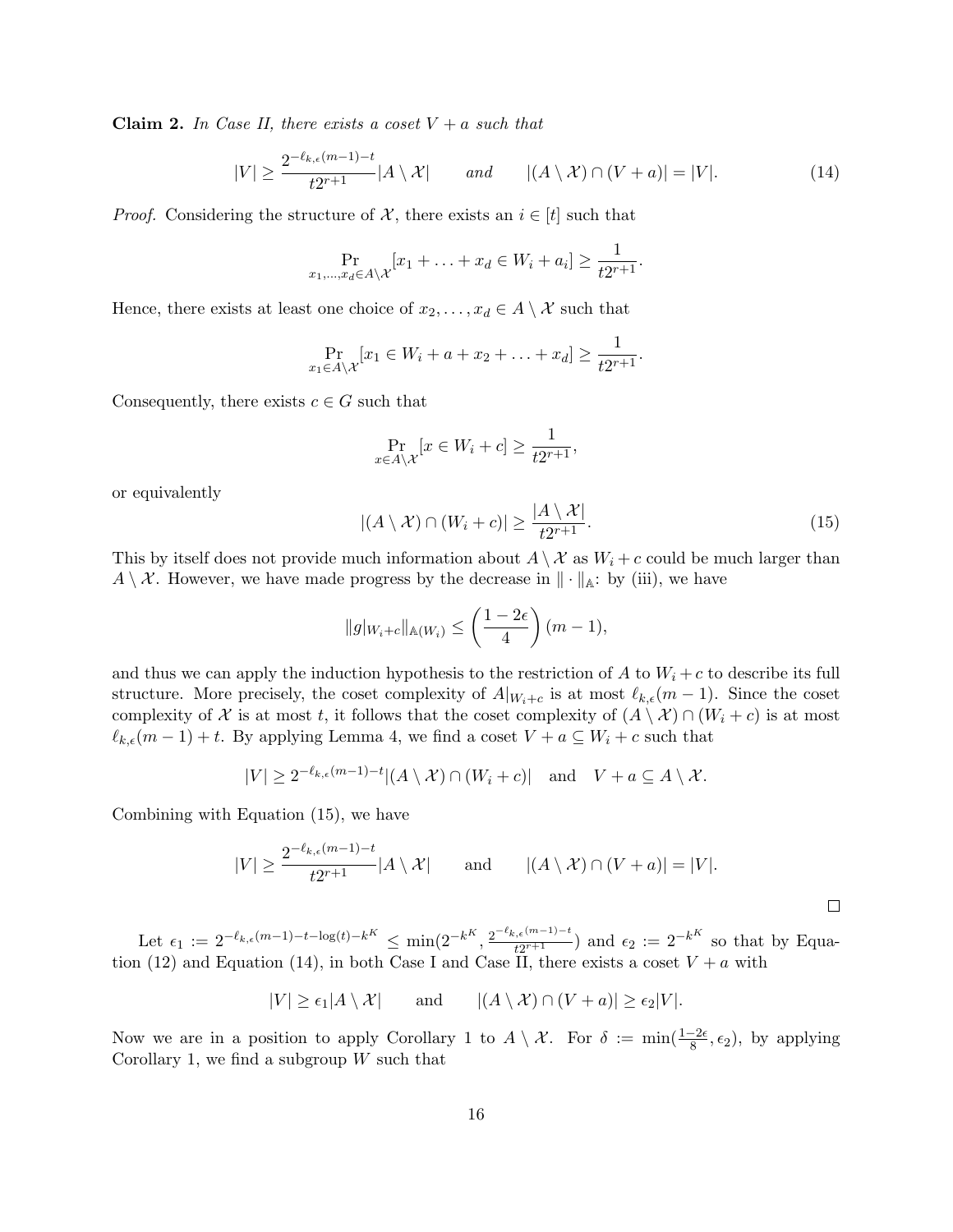- $\mathbb{E}[\mathbf{1}_{A\setminus\mathcal{X}}|W+c] \leq \delta$  or  $\mathbb{E}[\mathbf{1}_{A\setminus\mathcal{X}}|W+c] \geq 1-\delta$  for every  $c \in G$ .
- Since  $||g||_A \le ||g||_{\mathbb{A}} + 1 \le 2m$ , the set

$$
\mathcal{F}_W = \{ c \in W^{\perp} \ : \ \mathbb{E}[\mathbf{1}_{A \setminus \mathcal{X}} | W + c] \ge 1 - \delta \}
$$

satisfies  $1 \leq |\mathcal{F}_W| \leq 2$  $20m^2$  $\frac{1}{(1-2\epsilon)^{2\delta}}/\epsilon_1$ . Furthermore, since  $|A \setminus \mathcal{X}| \leq |A| \leq |G|/2$ , we have  $\mathcal{F}_W \neq W^\perp$ .

• For every  $c \in G$ , we have

<span id="page-16-0"></span>
$$
||g|_{W+c}||_{\mathbb{A}(W)} \le ||g||_{\mathbb{A}} - \frac{1 - 2\epsilon - 2\delta}{2} \le ||g||_{\mathbb{A}} - \frac{1 - 2\epsilon}{4}.
$$
 (16)

Fix an arbitrary  $c_0 \in \mathcal{F}_W$ , and let  $\gamma := \frac{2^{-2k}}{t}$ . We will focus on  $y \in W + c_0$ . Recall that  $\mathcal{X} = \bigcup_{i=1}^t (W_i + a_i)$ . For  $i \in [t]$ , define

$$
E_i := \left\{ a \in W_i^{\perp} : \Pr_{y \in W + c_0} [y \in W_i + a_i + a] \ge \gamma \right\}.
$$

Since the sets  $W_i + a_i + a$  are all disjoint (for different  $a \in W_i^{\perp}$ ), we have  $|E_i| \leq 1/\gamma$ .

Now we are ready to set up for the inductive step that will decrease  $r$ . Define

$$
\mathcal{X}' = \mathcal{X} \cup (W + \mathcal{F}_W) \cup (W + \mathcal{F}_W + c_0) \cup \bigcup_{i=1}^t (W_i + E_i).
$$

Note that

$$
\mathcal{X}' = \bigcup_{i=1}^{t'} (W'_i + a'_i),
$$

where  $W'_i \in \{W_1, \ldots, W_t\} \cup \{W\}$  for all  $i \in [t']$ , and

<span id="page-16-1"></span>
$$
t' \leq t + 2|\mathcal{F}_W| + \sum_{i=1}^t |E_i|
$$
  
\n
$$
\leq t \left(1 + \frac{1}{\gamma}\right) + \frac{2 \times 2^{\frac{20m^2}{(1-2\epsilon)^2 \delta}}}{\epsilon_1}
$$
  
\n
$$
\leq t + t^2 2^{2k} + 2^{1 + \frac{20m^2}{(1-2\epsilon)^2} \times \frac{8}{\epsilon_2 (1-2\epsilon)} + \ell_{k,\epsilon}(m-1) + t + \log(t) + k^K}
$$
  
\n
$$
\leq t + t^2 2^{2k} + 2^{1 + \frac{160m^2 2^{kK}}{(1-2\epsilon)^3} + \ell_{k,\epsilon}(m-1) + t + \log(t) + k^K}
$$
  
\n
$$
\leq 2^{2 \max\{t, \ell_{k,\epsilon}(m-1)\}}, \tag{17}
$$

where we assumed that the  $O(1)$  term in the definition of  $\ell_{k,\epsilon}$  is chosen so that  $\ell_{k,\epsilon}(m-1)$  significantly dominates all the terms that do not involve t.

**Claim 3.** The pair A and g satisfies  $\mathcal{P}'_{k,\epsilon}(m,r-1,t')$  as witnessed by  $\mathcal{X}'$ .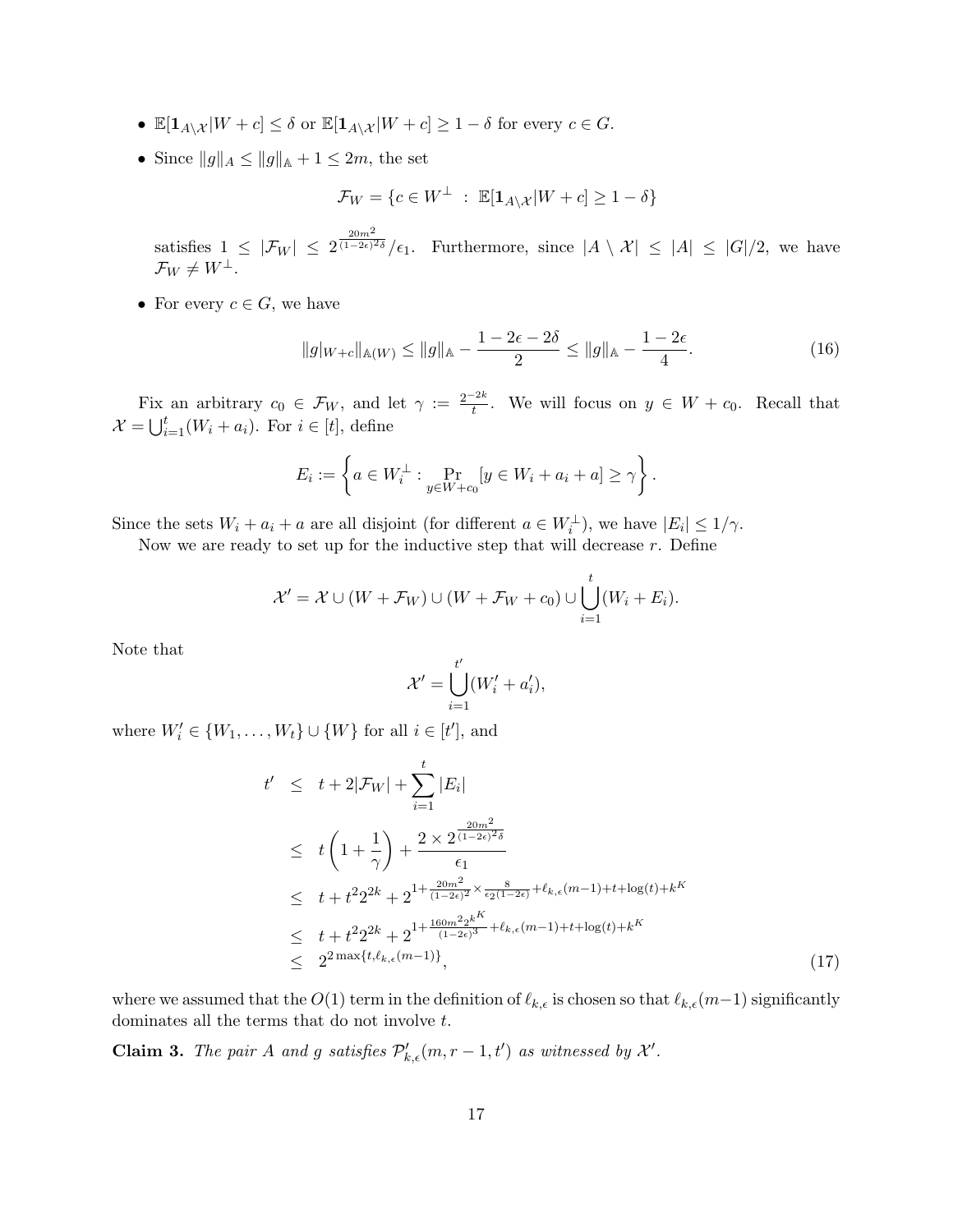*Proof.* Conditions (i) and (ii) of [Definition 2](#page-12-1) are trivially satisfied as A and g are not altered, and  $\mathcal{X}'$  is a union of t' cosets. Condition (iii) is satisfied because either  $W'_i \in \{W_1, \ldots, W_t\}$ , or  $W'_i = W$ , and in the latter case (iii) is satisfied by [Equation \(16\).](#page-16-0)

It remains to verify (iv). Consider  $x_1, \ldots, x_{r-1} \in A \setminus \mathcal{X}' \subseteq A \setminus \mathcal{X}$ . For every nonempty  $S \subseteq [r-1]$ , let  $a_S = \sum_{i \in S} x_i$ . If neither [\(a\)](#page-13-2) nor [\(b\)](#page-13-3) hold, then

 $a_S \notin A \setminus \mathcal{X}'$  for every  $S \subseteq [r-1]$  where  $|S| > 1$  is odd; (18)

$$
a_S \notin \mathcal{X}' \qquad \text{for every nonempty } S \subseteq [r-1]. \tag{19}
$$

We will establish the existence of an  $x_r \in (A \setminus \mathcal{X}) \cap (W + c_0)$  such that  $x_1, \ldots, x_{r-1}, x_r$  violate both [\(a\)](#page-13-2) and [\(b\)](#page-13-3) for A and  $\mathcal{X}$ , and thus contradict our initial assumption. Pick  $y \in W$  uniformly at random, and set  $x_r = y + c_0$ . We have the following:

- Since  $c_0 \in \mathcal{F}_W$ , we have  $\Pr[x_r \notin A \setminus \mathcal{X}] = \Pr_y[y + c_0 \notin A \setminus \mathcal{X}] \le \delta$ .
- For every nonempty even-size  $S \subseteq [r-1]$ , since  $a_S \notin W + \mathcal{F}_W + c_0 \subseteq \mathcal{X}'$ , we have  $a_S + c_0 \notin \mathcal{X}'$  $W + \mathcal{F}_W$ , and thus by the definition of  $\mathcal{F}_W$ ,

<span id="page-17-1"></span><span id="page-17-0"></span>
$$
\Pr_{y}[y + c_0 + a_S \in A \setminus \mathcal{X}] \le \delta.
$$

• For every nonempty S, since  $a_S \notin W_i + E_i \subseteq \mathcal{X}'$ , by applying the union bound over the cosets in  $\mathcal{X}$ , we have

$$
\Pr_{y}[y + c_0 + a_S \in \mathcal{X}] \le t \max_{i \in [t]} \Pr_{y}[y + c_0 + a_S \in W_i + a_i] = t \max_{i \in [t]} \Pr_{y}[y + c_0 \in W_i + a_i + a_S] \le t \gamma.
$$

We apply the union bound to the above statements. Since  $\delta + 2^{r-1}\delta + 2^{r-1}t\gamma < 2^r 2^{-k} + 2^{r-1}2^{-2k} <$ 1, with positive probability there exists a  $y \in W$  such that for  $x_r = y + c_0$ ,

- $x_r \in A \setminus \mathcal{X}$ .
- For every nonempty even-size  $S \subseteq [r-1]$ , we have  $x_r + \sum_{i \in S} x_i \notin A \setminus \mathcal{X}$ .
- For every nonempty  $S \subseteq [r-1], x_r + \sum_{i \in S} x_i \notin \mathcal{X}$ .

These together with [\(18\)](#page-17-0) and [\(19\)](#page-17-1) show that the sequence  $x_1, \ldots, x_r$  violates [\(a\)](#page-13-2) and [\(b\)](#page-13-3) for A and  $X$ , which is a contradiction.  $\Box$ 

To finish the proof of [Lemma 7,](#page-13-0) we can apply the induction hypothesis to A and  $\mathcal{X}'$ . By [\(17\)](#page-16-1) the coset complexity of A at most

$$
\ell_{k,\epsilon}(m,r-1,t') \leq \ell_{k,\epsilon}(m,r-1,4^{\max(t,\ell_{k,\epsilon}(m-1))})
$$
  
= Tower<sub>4</sub>((r-1) + 1 + log<sub>4</sub><sup>\*</sup> max (t, l<sub>k,\epsilon</sub>(m-1))) = l<sub>k,\epsilon</sub>(m,r,t).

 $\Box$ 

Finally, we finish the proof of [Theorem 2.](#page-2-1)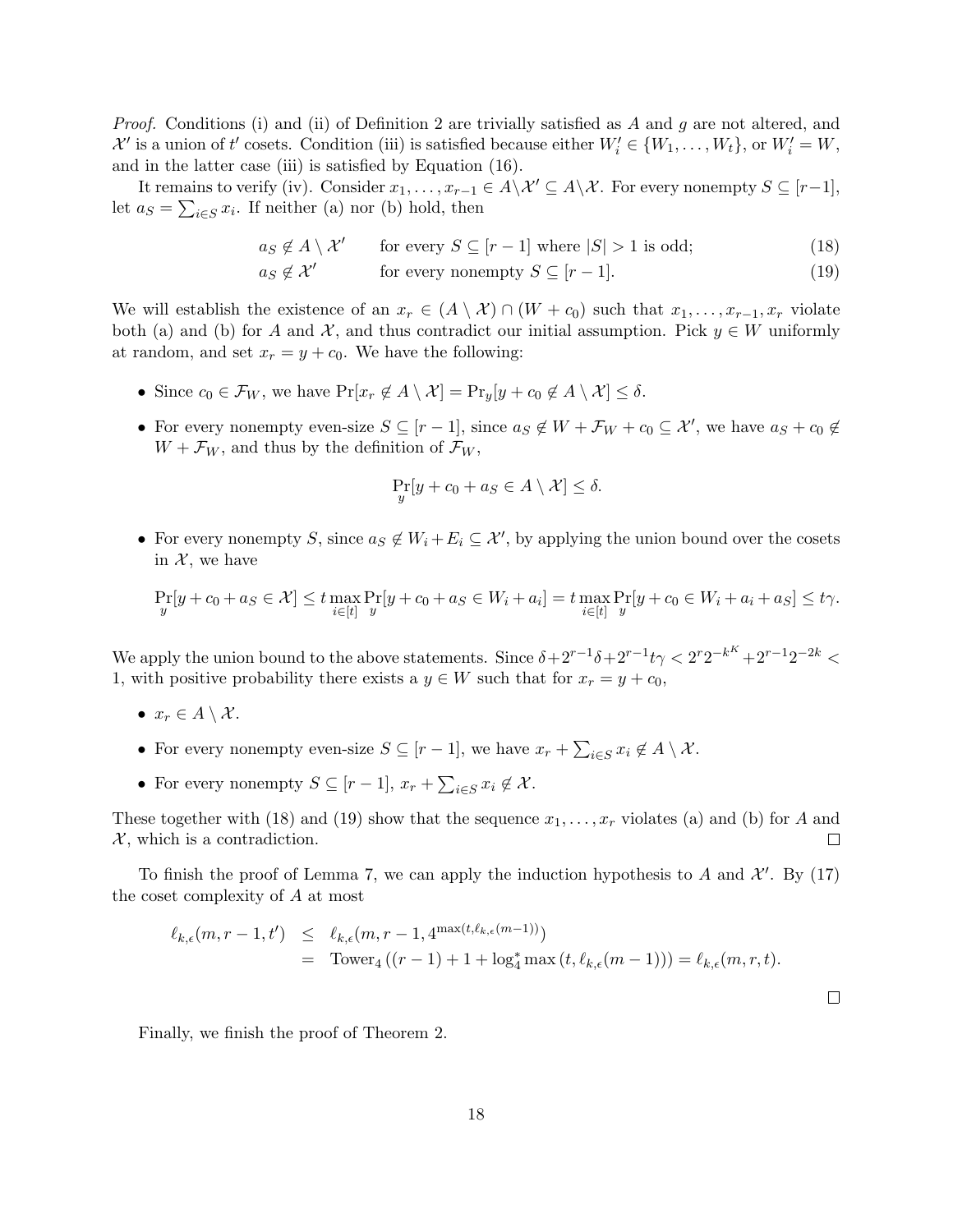*Proof of [Theorem 2.](#page-2-1)* [Theorem 2](#page-2-1) (i) is an immediate corollary of [Lemma 3.](#page-8-0) To prove [Theorem 2](#page-2-1) (ii), by assumption, A and A<sup>c</sup> are k-affine connected and there exists  $g: G \to \mathbb{R}$  such that  $||\mathbf{1}_A-g||_{\infty} \leq \epsilon$ and  $||g||_{\mathbb{A}} \leq M$ . Hence, A and g satisfy  $\mathcal{P}_{k,\epsilon}(m)$  for  $m = \left[\frac{4M}{1-2\epsilon}\right]$  and by [Lemma 7,](#page-13-0) the coset complexity of A is at most

$$
\ell_{k,\epsilon}(m) = \text{Tower}_2\left(O\left(\frac{Mk}{1-2\epsilon}\right)\right).
$$

# 4 Concluding remarks and open problems

We conclude the paper with some suggestions for future research:

- Can [Theorem 2](#page-2-1) be extended to all locally compact Abelian groups, or more generally to all locally compact groups? As we discussed in [Section 1.1,](#page-3-0) we believe this is possible.
- Is the tower type bound in [Theorem 2](#page-2-1) necessary or is it an artifact of our proof? Note that for [Theorem 1,](#page-1-0) Sanders' bound in [\[San19\]](#page-20-1) is only exponential in  $O(M^{3+o(1)})$ .
- What can be said about the structure of the sets  $A \subseteq G$  that have small approximate algebra norm if we do not assume affine connectivity? The following conjecture from [\[HHH21\]](#page-19-4) remains open.

<span id="page-18-0"></span>Conjecture 1. If  $A \subseteq G$  satisfies  $||1_A||_{A,\epsilon} \leq M$ , then there is a coset  $V + a \subseteq G$  of codimension at most  $\ell = O_{M,\epsilon}(1)$  such that  $V + a \subseteq A$  or  $V + a \subseteq A^c$ .

Note that by [Theorem 2](#page-2-1) and [Lemma 4,](#page-10-1) such a coset  $V + a$  exists if we further assume that A and  $A^c$  are  $O(1)$ -affine connected.

• [Theorem 2](#page-2-1) belongs to a more general program that aims to characterize the functions that have complexity  $O(1)$  in various natural communication and query models. As we discussed earlier, the approximate algebra norm, randomized parity decision tree complexity, and randomized communication complexity of the xor-lift are exponentially equivalent [\[STV17,](#page-20-0) [KLMY21,](#page-19-3) [HHH21\]](#page-19-4). Therefore, [Theorem 2](#page-2-1) and [Conjecture 1](#page-18-0) are steps towards achieving such a characterization for the randomized parity decision tree model and the randomized communication complexity of the xor-lifts.

Another possible application of [Theorem 2](#page-2-1) in this program is a potential characterization of the xor-lifts with communication complexity  $O(1)$  in the unbounded-error model of Paturi and Simon [\[PS86\]](#page-20-10). We conjecture that those are precisely the xor-lifts of the Boolean functions that have coset complexity  $O(1)$ . We intend to investigate this problem in future works.

# References

[BS21] Nikhil Bansal and Makrand Sinha. k-Forrelation optimally separates quantum and classical query complexity. In 53rd Annual ACM SIGACT Symposium on Theory of Computing, STOC 2021, pages 1303–1316. ACM, 2021.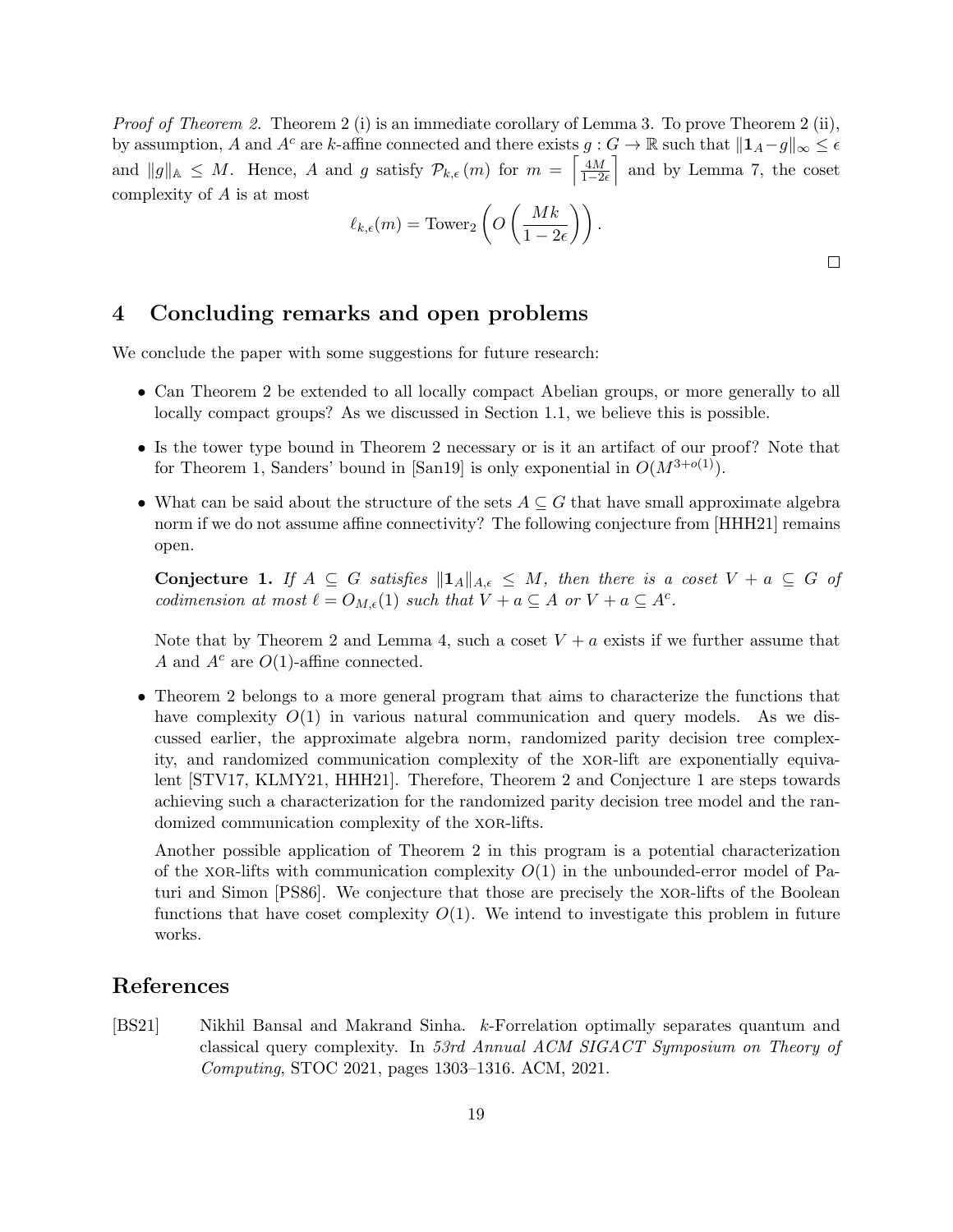- [CHHL19] Eshan Chattopadhyay, Pooya Hatami, Kaave Hosseini, and Shachar Lovett. Pseudorandom generators from polarizing random walks. Theory of Computing,  $15(10):1-26$ , 2019.
- <span id="page-19-1"></span>[Coh60] Paul J. Cohen. On a conjecture of Littlewood and idempotent measures. Amer. J. Math., 82:191–212, 1960.
- [FK18] Michael A. Forbes and Zander Kelley. Pseudorandom generators for read-once branching programs, in any order. In 59th IEEE Annual Symposium on Foundations of Computer Science, STOC 2018, pages 946–955. IEEE Computer Society, 2018.
- <span id="page-19-0"></span>[GS08a] Ben Green and Tom Sanders. Boolean functions with small spectral norm. Geometric and Functional Analysis, 18(1):144–162, 2008.
- <span id="page-19-2"></span>[GS08b] Ben Green and Tom Sanders. A quantitative version of the idempotent theorem in harmonic analysis. Ann. of Math. (2), 168(3):1025-1054, 2008.
- [GTW21] Uma Girish, Avishay Tal, and Kewen Wu. Fourier growth of parity decision trees. In 36th Computational Complexity Conference, volume 200 of LIPIcs, pages 39:1–39:36, 2021.
- <span id="page-19-7"></span>[GW11] W. T. Gowers and J. Wolf. Linear forms and higher-degree uniformity for functions on  $\mathbb{F}_p^n$ . Geom. Funct. Anal., 21(1):36–69, 2011.
- <span id="page-19-9"></span>[Hel53] Henry Helson. Note on harmonic functions. Proc. Amer. Math. Soc., 4(5):686–691, 1953.
- <span id="page-19-4"></span>[HHH21] Lianna Hambardzumyan, Hamed Hatami, and Pooya Hatami. Dimension-free bounds and structural results in communication complexity. Israel J. Math., 2021. to appear.
- <span id="page-19-6"></span>[HMP86] B. Host, J.-F. Méla, and F. Parreau. Analyse harmonique des mesures. Astérisque, (135-136):261, 1986.
- <span id="page-19-11"></span>[Hos86] B. Host. Le théorème des idempotents dans  $B(G)$ . Bull. Soc. Math. France, 114(2):215– 223, 1986.
- <span id="page-19-8"></span>[KI40] Yukiyosi Kawada and Kiyosi Itô. On the probability distribution on a compact group. I. Proc. Phys.-Math. Soc. Japan (3), 22:977–998, 1940.
- <span id="page-19-3"></span>[KLMY21] A. Knop, S. Lovett, S. McGuire, and W. Yuan. Guest column: Models of computation between decision trees and communication. SIGACT News, 52(2):46–70, June 2021.
- [KM93] Eyal Kushilevitz and Yishay Mansour. Learning decision trees using the Fourier spectrum. SIAM J. Comput., 22(6):1331–1348, 1993.
- <span id="page-19-10"></span>[Lef72] Marcel Lefranc. Sur certaines algèbres de fonctions sur un groupe. C. R. Acad. Sci. Paris Sér. A-B, 274:A1882–A1883, 1972.
- <span id="page-19-5"></span>[M82] J.-F. Méla. Mesures  $\varepsilon$ -idempotentes de norme bornée. Studia Math., 72(2):131–149, 1982.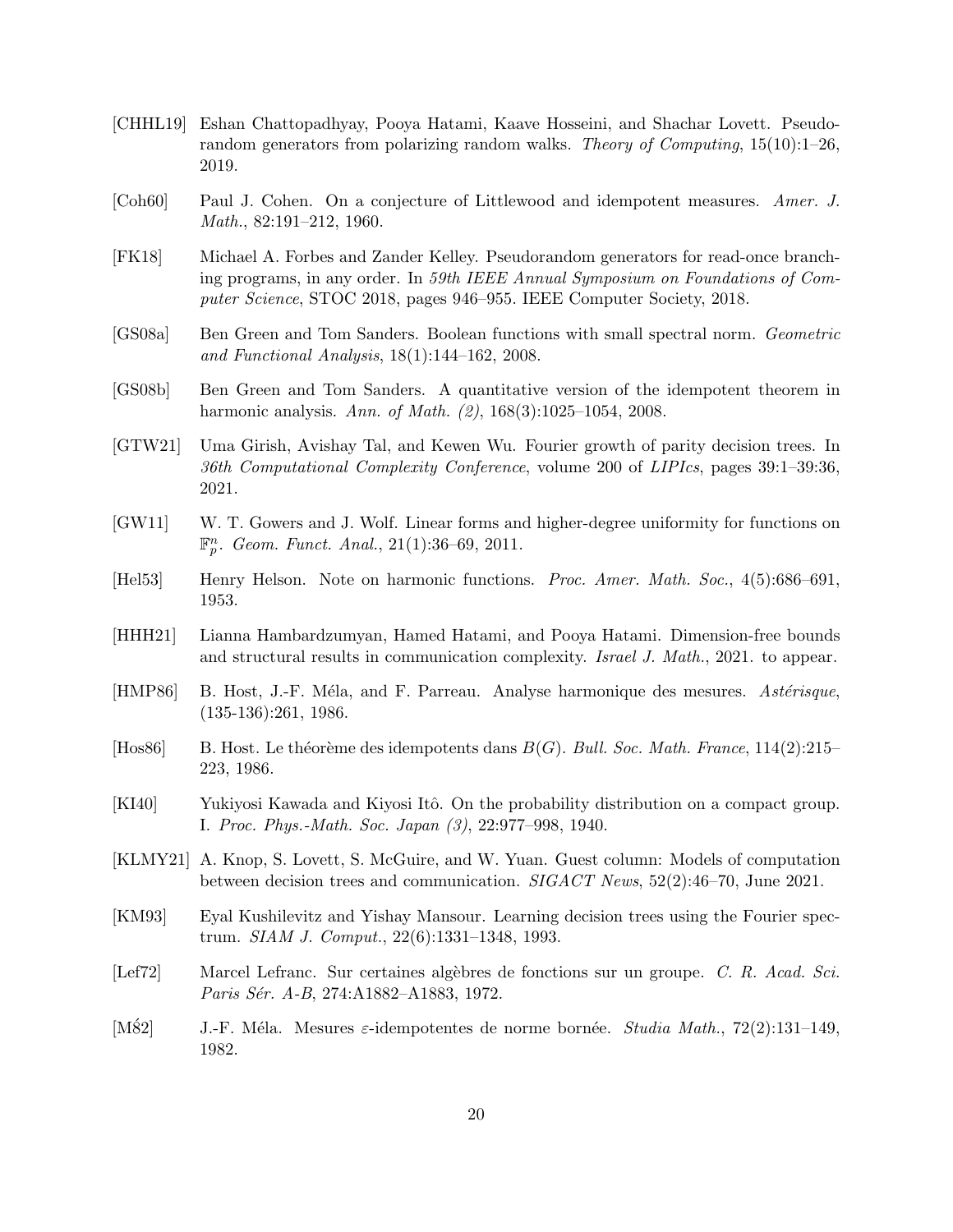- [MRT19] Raghu Meka, Omer Reingold, and Avishay Tal. Pseudorandom generators for width-3 branching programs. In Proceedings of the 51st Annual ACM SIGACT Symposium on Theory of Computing, STOC 2019, page 13–23, 2019.
- <span id="page-20-10"></span>[PS86] Ramamohan Paturi and Janos Simon. Probabilistic communication complexity. Journal of Computer and System Sciences, 33(1):106–123, 1986.
- <span id="page-20-9"></span>[Riv90] Theodore J. Rivlin. Chebyshev polynomials. Pure and Applied Mathematics (New York). John Wiley & Sons, Inc., New York, second edition, 1990.
- [RSV13] Omer Reingold, Thomas Steinke, and Salil P. Vadhan. Pseudorandomness for regular branching programs via fourier analysis. In APPROX-RANDOM 2013, volume 8096 of Lecture Notes in Computer Science, pages 655–670. Springer, 2013.
- [RT19] Ran Raz and Avishay Tal. Oracle separation of BQP and PH. In Proceedings of the 51st Annual ACM SIGACT Symposium on Theory of Computing, STOC 2019, page 13–23, 2019.
- <span id="page-20-2"></span>[Rud59a] Walter Rudin. Idempotent measures on Abelian groups. Pacific J. Math., 9:195–209, 1959.
- <span id="page-20-3"></span>[Rud59b] Walter Rudin. Measure algebras on abelian groups. Bull. Amer. Math. Soc., 65:227– 247, 1959.
- <span id="page-20-8"></span>[Rud90] Walter Rudin. Fourier analysis on groups. Wiley Classics Library. John Wiley & Sons, Inc., New York, 1990. Reprint of the 1962 original, A Wiley-Interscience Publication.
- <span id="page-20-4"></span>[Run07] Volker Runde. Cohen-Host type idempotent theorems for representations on Banach spaces and applications to Figà-Talamanca-Herz algebras. J. Math. Anal. Appl., 329(1):736–751, 2007.
- <span id="page-20-5"></span>[San11] Tom Sanders. A quantitative version of the non-abelian idempotent theorem. Geom. Funct. Anal., 21(1):141–221, 2011.
- <span id="page-20-1"></span>[San19] Tom Sanders. Boolean functions with small spectral norm, revisited. Math. Proc. Cambridge Philos. Soc., 167(2):335–344, 2019.
- <span id="page-20-6"></span>[San20] Tom Sanders. Bounds in Cohen's idempotent theorem. J. Fourier Anal. Appl., 26(2):Paper No. 25, 64, 2020.
- <span id="page-20-7"></span>[San21] Tom Sanders. Coset decision trees and the Fourier algebra. J. Anal. Math., 144(1):227– 259, 2021.
- <span id="page-20-0"></span>[STV17] Amir Shpilka, Avishay Tal, and Ben lee Volk. On the structure of Boolean functions with small spectral norm. *Comput. Complexity*,  $26(1):229-273$ ,  $2017$ .
- [Tal17] Avishay Tal. Tight bounds on the fourier spectrum of AC0. In 32nd Computational Complexity Conference, volume 79 of LIPIcs, pages 15:1–15:31, 2017.
- [Tal20] Avishay Tal. Towards optimal separations between quantum and randomized query complexities. In 61st IEEE Annual Symposium on Foundations of Computer Science, FOCS 2020, pages 228–239, 2020.